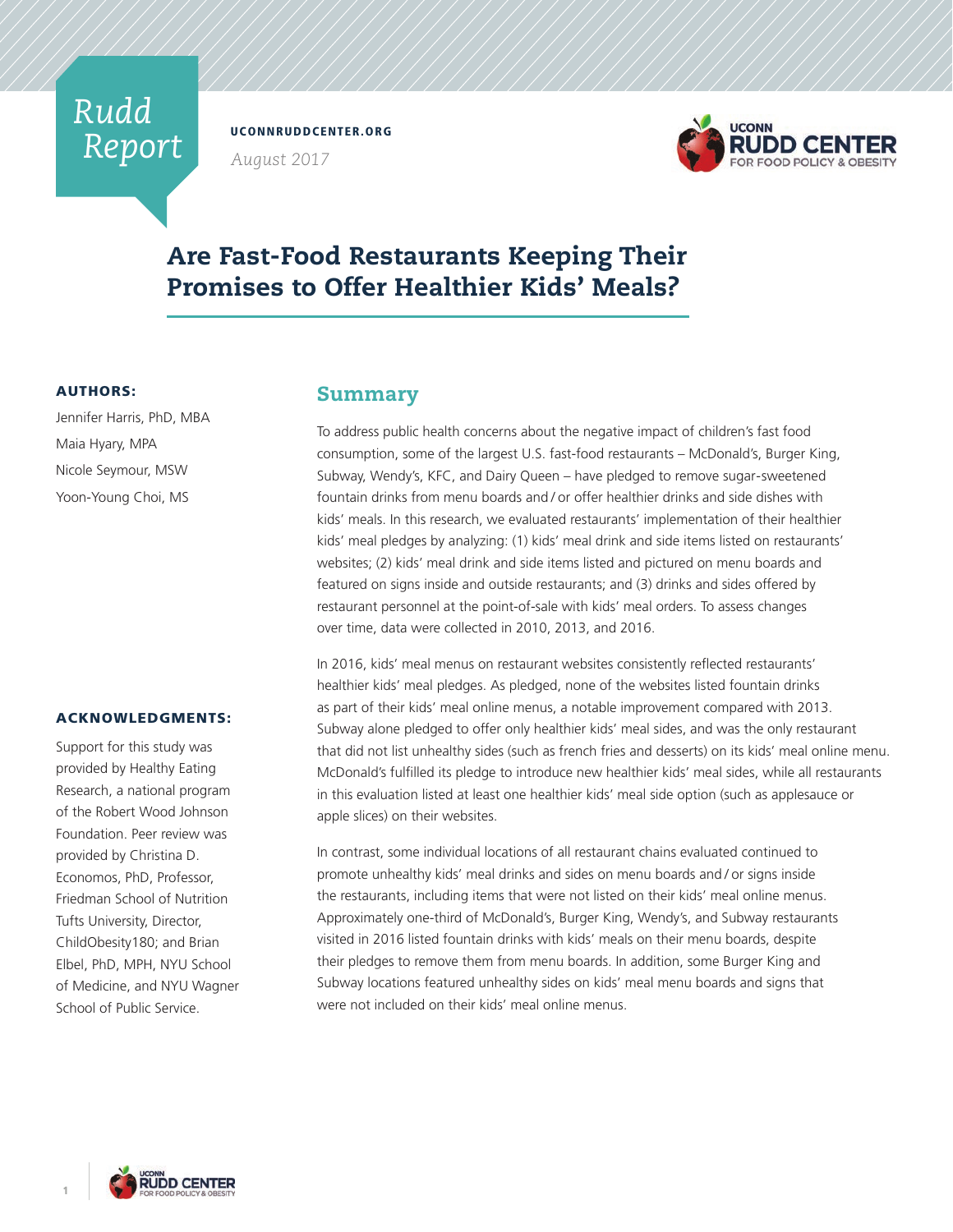Fast-food restaurants including McDonald's, Subway, Burger King, Wendy's, KFC, and Dairy Queen — have promised to remove sugary drinks from kid's meal menu boards.

However, restaurants did not consistently implement their pledges at all restaurant locations. When mystery shoppers visited individual restaurants and ordered a kids' meal, there was wide variation in how often restaurant personnel offered healthier kids' meal drink and side options. In 2016, restaurant personnel offered at least one healthier drink option with more than 80% of kids' meal orders at McDonald's, Burger King, and Subway restaurants, compared with 56% of orders at Wendy's and KFC and 33% at Dairy Queen. Yet, some personnel at all restaurant chains continued to automatically provide customers with a cup for a fountain drink without offering any healthier drink options, including one-half of orders at Dairy Queen.

There was even more variation in how often restaurants offered any of their healthier side options with kids' meal orders, ranging from 80% or more of orders at McDonald's, Subway, and KFC, to 22% at Wendy's and 8% at Burger King. Although Burger King had removed french fries from its kids' meal online menu, restaurant personnel automatically provided fries with 90% of Burger King kids' meal orders. Furthermore, all McDonald's orders included a reduced-portion size of french fries, in addition to healthier sides.

These results indicate that restaurants listed healthier drinks and / or sides on their kids' meal online menus as promised, but pledges to remove unhealthy drinks from kids' meal menus were inconsistently implemented at individual restaurants. Many of these restaurants continued to offer fountain drinks and french fries as the default with kids' meals at the point-of-sale, whereas healthier options usually were offered as a choice (often together with unhealthy options).

Advocates should continue to work with restaurants to encourage expansion of healthier kids' meal policies, focusing on removing unhealthy sides and main dishes in addition to drinks, and making healthier options the default, not one of both healthy and unhealthy choices. They must also monitor implementation at individual restaurants and insist that restaurants consistently implement the healthier kids' meal pledges that they publicly promote, as well as introduce campaigns to increase parents' demand for healthier kids' meal choices. Policy makers should also consider legislation or regulation to require that all restaurants serve healthier kids' meals.

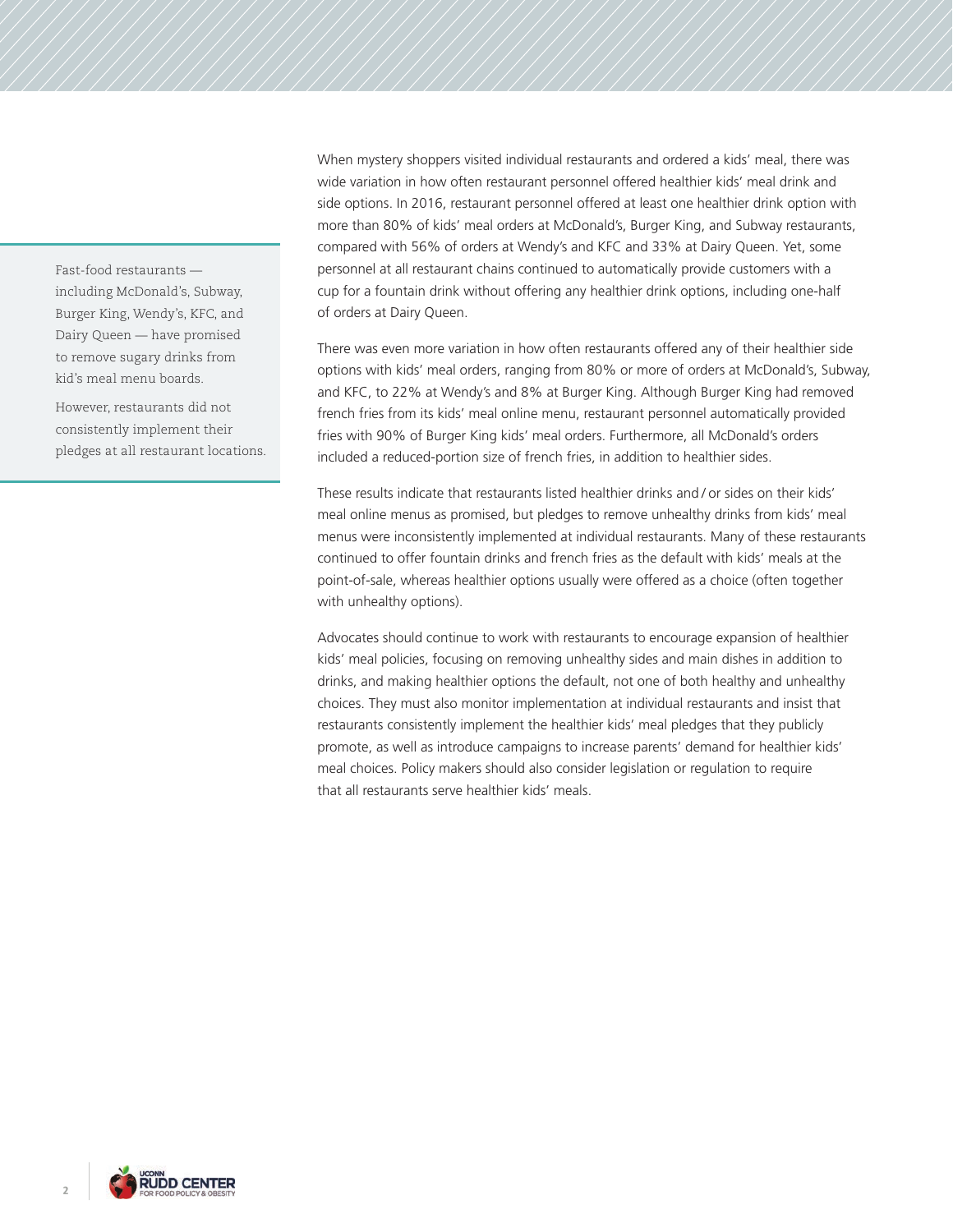One-third of children consume fast food on a given day, and frequent fast food consumption negatively affects children's diets and increases calories consumed.

## Background

Frequent fast food consumption negatively affects children's diets, weight, and health. One-third of children consume fast food on a given day,<sup>1</sup> contributing 126 additional calories, increased sugar, saturated fat, sodium and sugary drink intake, and reduced milk intake on those days.2 Furthermore, a majority of kids' meal main dishes offered by top fast-food restaurants exceed dietary recommendations for the percent of calories from fat, saturated fat, and sodium.<sup>3,4</sup> A recent study concluded that fast-food meals purchased for children containing sugar-sweetened beverages added an average of 179 calories to the meal and increased added sugar consumption when compared to meals purchased without these drinks.<sup>5</sup> Fast food consumption also contributes to health disparities affecting black and Hispanic youth<sup>6</sup> due to greater access to fast food and more negative effects of fast food consumption on diet quality for lower-income children.<sup>7,8</sup> Therefore, policies that reduce calories and improve the nutritional quality of foods and beverages consumed by children at fast-food restaurants will likely improve children's health, with even greater benefits for lower-income, black, and Hispanic populations.

Some fast-food restaurants have added healthier side and drink menu items on kids' meal menus, but the majority of options remain nutritionally inadequate.<sup>9</sup> A Rudd Center analysis of kids' meal menu items offered in 2013 found improvements in kids' meal options compared with 2010, with most restaurants adding new healthy drinks and sides.<sup>10</sup> However, nearly all kids' meal items exceeded recommended levels of calories, saturated fat, sodium, and / or sugar, while fewer than 1% of kids' meal combinations met recommended nutrition standards. A recent study of changes in the nutrient content of menu items in children's meals at 45 chain restaurants from 2012 to 2015 found a reduction in soda on children's menus, which was offset by an increase in flavored milk, and few changes in the nutrient content of main dish and side items.11

To date, restaurants' voluntary pledges have been the primary mechanism for implementing healthier kids' meal policies. Since 2013, McDonald's,<sup>12</sup> Burger King,<sup>13</sup> Wendy's,<sup>14</sup> and Dairy Queen15 have pledged to remove fountain drinks from their kids' meal menu boards. McDonald's also pledged to introduce and advertise new healthier kids' meal drink and side items. Subway has only listed healthier sides and drinks as options with its kids' meals since at least 2010,<sup>16,17</sup> but the restaurant further committed to offering apples as a side and water or low-fat milk as the default drink with its kids' meals after joining the Partnership for a Healthier America in 2014.18 In 2014, KFC introduced its Li'l Bucket Kids' Meal with healthier sides and drinks.19

Questions remain about the effectiveness of fast-food restaurants' pledges to offer healthier drinks and / or sides with their kids' meals. For example, do individual restaurants consistently implement these practices? In addition, do they actively promote healthier items and not promote unhealthy items in other ways, such as through signs at restaurants and pictures on menu boards? Research is required to answer these questions and help determine the potential effectiveness of voluntary restaurant policies, or whether government regulation is required.

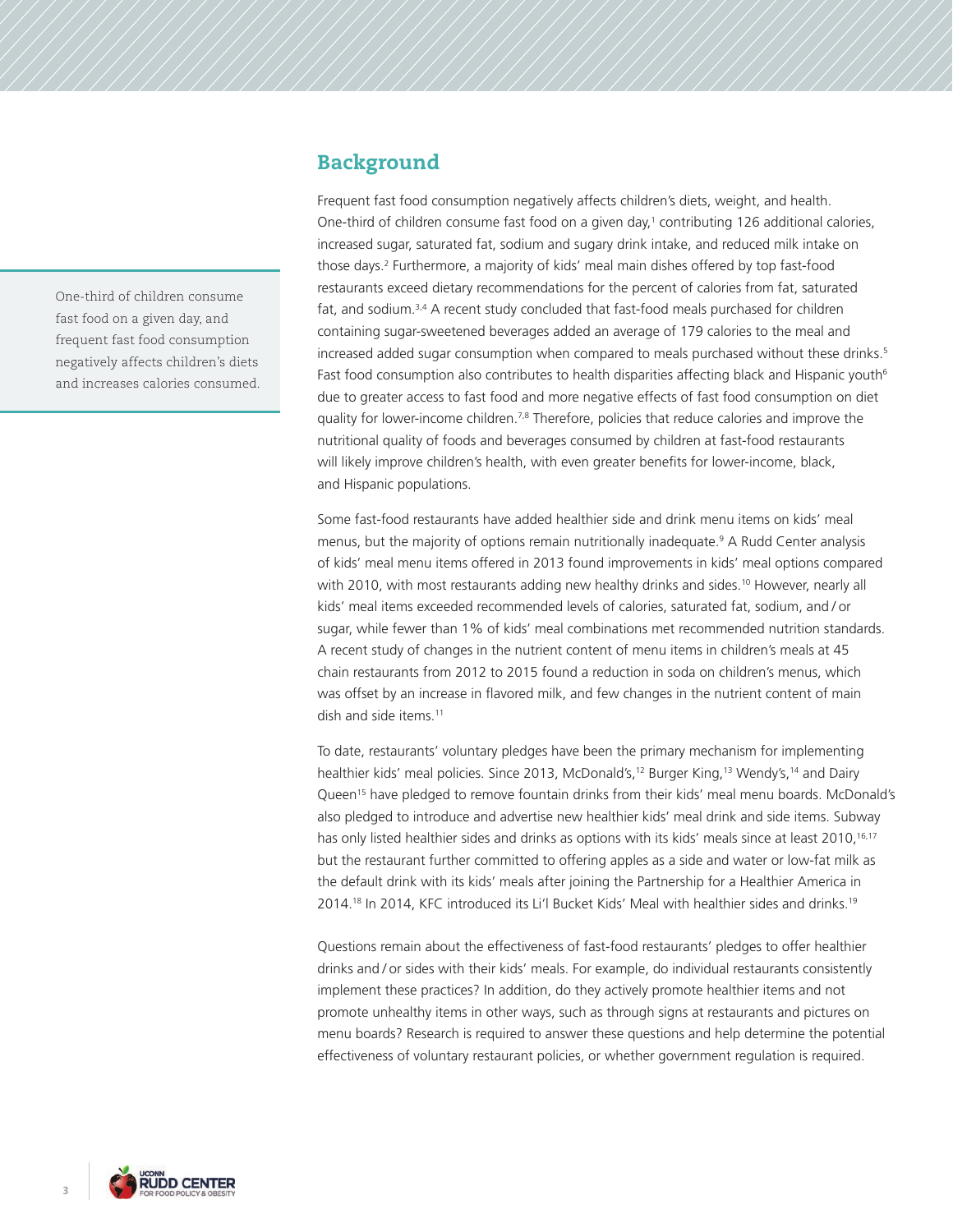# *Restaurants' pledges to offer and promote healthier drinks and sides with their kids' meals since 2013.*

| <b>Restaurant</b>  | <b>Healthier kids' meal pledges</b>                                                                                                                                                                                                                                                                                                          |
|--------------------|----------------------------------------------------------------------------------------------------------------------------------------------------------------------------------------------------------------------------------------------------------------------------------------------------------------------------------------------|
| McDonald's         | In September 2013, McDonald's issued a pledge through the Alliance for a Healthier Generation <sup>20</sup> to commit to the<br>following actions evaluated in this report:                                                                                                                                                                  |
|                    | . Feature only water, milk and juice as the beverage in Happy Meals on menu boards and in-store and external<br>advertising directed to children.                                                                                                                                                                                            |
|                    | . For Happy Meals, remove all soda logos and images of cups with soda from the Happy Meal section of menu<br>boards (where they exist) and all in-store and external advertising directed to children. Soda will still be available<br>as a beverage option.                                                                                 |
|                    | . Offer new fruit, vegetable, low-/reduced-fat dairy or water options in the Happy Meal beginning in 2014.                                                                                                                                                                                                                                   |
|                    | McDonald's pledge called for phasing out the listing of soda on the Happy Meal section of the menu board,<br>beginning in 2014, with interim goals for market-level compliance in 2016 and 2018. The final goal is to fulfill<br>all commitments in 20 major markets, which represent more than 85% of the company's global sales, by 2020.* |
| <b>Burger King</b> | In 2015, the President of Burger King North America emailed a statement, published in USA TODAY, <sup>21</sup> stating that:                                                                                                                                                                                                                 |
|                    | . Instead of soft drinks on menu boards, the BK menu for kids will offer fat-free milk, 100% apple juice, and<br>low-fat chocolate milk.                                                                                                                                                                                                     |
| Wendy's            | In a statement emailed to Consumerist in January 2015, $2^2$ a Wendy's representative confirmed the following steps<br>taken by the restaurant:                                                                                                                                                                                              |
|                    | . Remove carbonated soft drinks from the kids' meal listing on menu boards, both inside restaurants and at<br>pick-up windows (as of fall 2014).                                                                                                                                                                                             |
|                    | . This pledge states, "Beverage options now listed for kids' meals are 1% white or chocolate milk, bottled water<br>and 100% juice."                                                                                                                                                                                                         |
| Subway             | In January 2014, Subway joined the Partnership for a Healthier America and issued a press release <sup>23</sup> stating that<br>it would:                                                                                                                                                                                                    |
|                    | . Only offer items on its kids' meal menu that meet strong nutritional guidelines informed by federal standards<br>for the national school lunch program, including offering apples as a side and low-fat or non-fat milk or water<br>as a default beverage.                                                                                 |
| Dairy Queen        | In May 2015, the American Dairy Queen Corporation released a letter <sup>24</sup> stating that the following changes would<br>be effective September 1, 2015 when new menu boards arrive at franchise locations:                                                                                                                             |
|                    | . Remove soft drinks from kids' meal menu boards at Dairy Queen locations across the U.S., and drinks such<br>as milk and bottled water would solely be listed as menu options at DQ locations.                                                                                                                                              |
| <b>KFC</b>         | In March 2013, Nation's Restaurant News published an article introducing the new KFC kids' meals <sup>25</sup> and in March<br>2014, the National Restaurant Association provided comments to the Dietary Guidelines Committee citing the KFC<br>kids' meal. <sup>26</sup>                                                                   |
|                    | . KFC now offers the Li'l Bucket Kids Meal that comes with green beans, GoGo squeeze applesauce, and a<br>Capri Sun Roarin' Water.                                                                                                                                                                                                           |

\*Although McDonald's goal was to fulfill all its pledges in 20 markets by 2020, a 2014 progress report by the Alliance for a Healthier Generation concluded that these commitments were fulfilled in the U.S. by July 2014.27

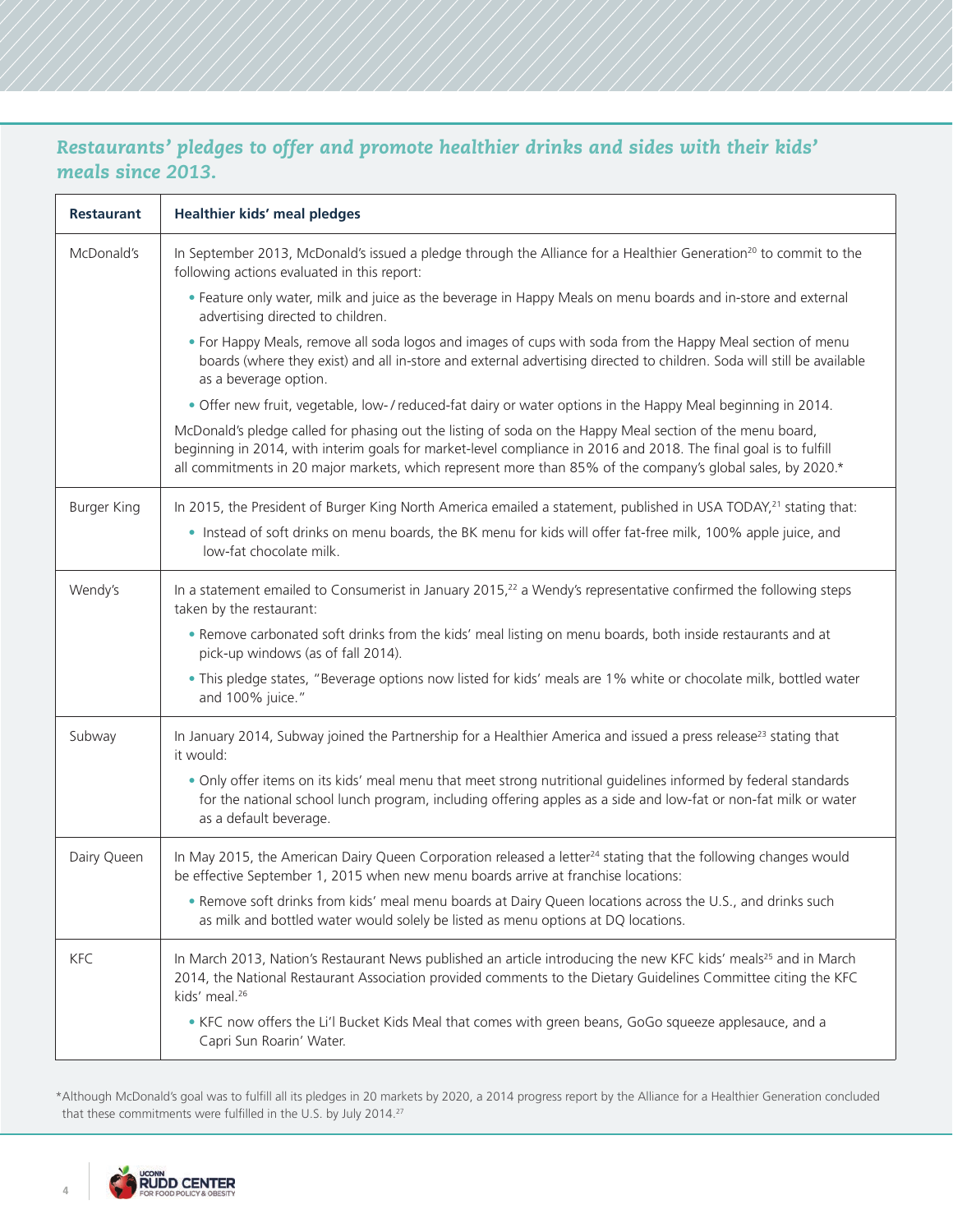This evaluation assessed whether fast-food restaurants consistently implemented their healthier kids' meal pledges and promoted healthier choices at individual restaurants, including changes from 2010 to 2016.

# This research

The purpose of this evaluation was to determine whether restaurants consistently implemented their healthier kids' meal pledges and promoted healthier choices at individual restaurants in other ways. We examined six restaurants that have made pledges since 2013: McDonald's, Burger King, Wendy's, Subway, Dairy Queen, and KFC. We collected data in April 2016. We also compared results for four restaurants (McDonald's, Burger King, Wendy's, and Subway) to results from data collected in 2010 and 2013, using the same methods, to measure changes following policy implementation. *Appendix A* provides detailed methods used in each analysis.

# *Evaluating healthier kids' meal pledges*

| <b>Analysis</b>                                          | <b>Methods</b>                                                                                                                                                                                                                                                                                                                                                     |
|----------------------------------------------------------|--------------------------------------------------------------------------------------------------------------------------------------------------------------------------------------------------------------------------------------------------------------------------------------------------------------------------------------------------------------------|
| 1) Kids' meal online<br>menu listings                    | Research personnel recorded all drink and side items listed on menus posted on the kids' meal section of<br>restaurants' websites in February 2013 and March and April of 2016, including nutrition information. Six<br>restaurants were included in this analysis: McDonald's, Burger King, Wendy's, Subway, KFC, and Dairy Queen.                                |
| 2) Menu boards and<br>signs at individual<br>restaurants | Mystery shoppers from an independent market research firm were hired to visit a representative cross-<br>sectional sample of McDonald's, Burger King, Wendy's, and Subway restaurants in 20 markets across the<br>U.S. in 2010, 2013, and 2016 ( $n=100$ restaurants per chain per year).                                                                          |
|                                                          | At each restaurant, field personnel recorded all menu items listed on the kids' meal section of the menu<br>board, as well as menu items pictured on the kids' meal menu board. They also recorded all menu items<br>pictured on signs inside and outside the restaurant that mentioned the kids' meal.                                                            |
| 3) Items offered with<br>kids' meal orders               | At a subset of McDonald's, Burger King, Wendy's, and Subway restaurants visited for the menu board<br>analysis, mystery shoppers also placed an order for a kids' meal. This cross-sectional sample included $n=50$<br>restaurants per chain per year. Additional data were collected for KFC and Dairy Queen in 2016 only ( $n=18$<br>restaurants per chain).     |
|                                                          | At these restaurants, mystery shoppers ordered a kids' meal, but did not specify a side or drink choice.<br>After receiving their order, shoppers recorded all side and drink options offered by restaurant employees<br>(i.e., choices) or whether they were automatically provided a specific side or drink without being offered<br>options (i.e., by default). |

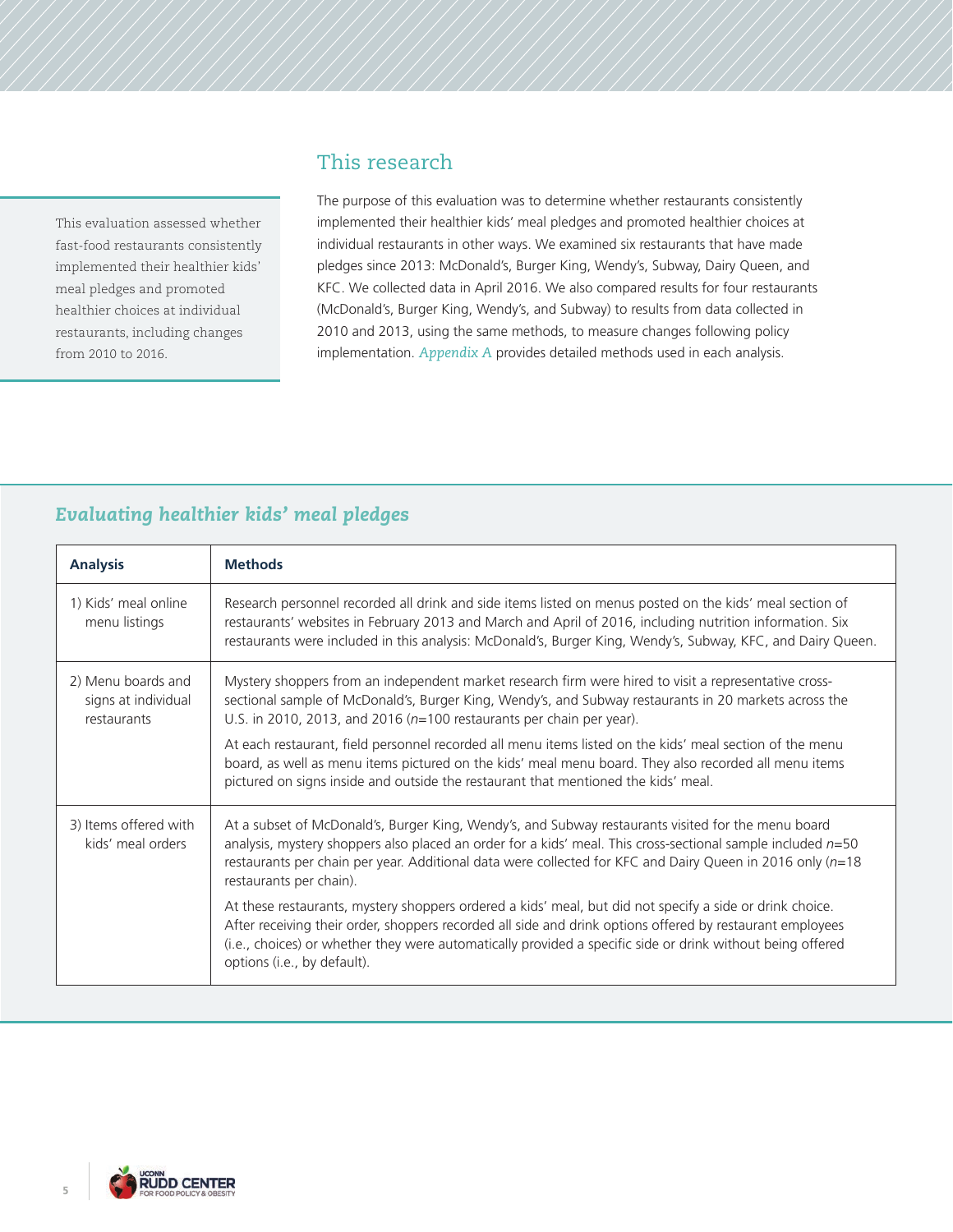To evaluate restaurants' healthier kids' meal pledges, we designated sugar-sweetened soda and other fountain drinks, diet soda, fried vegetables, and desserts as unhealthy options. Healthier drinks and sides included water, plain milk, non-fried fruits and vegetables, and other options that restaurants have identified as healthier drinks and sides. However, it should be noted that not all nutrition professionals agree that some of these options – such as 100% juice, flavored milk, and Capri Sun Roarin' Waters (which contains non-nutritive sweeteners) – are nutritious options for children.

# *Healthier kids' meal options offered by restaurant chains in 2016\**

| <b>Restaurant</b> | <b>Healthier drinks</b>                                                                     | <b>Healthier sides</b>                                                                                                                  |
|-------------------|---------------------------------------------------------------------------------------------|-----------------------------------------------------------------------------------------------------------------------------------------|
| McDonald's        | Plain 1% low-fat milk or skim, 100% juice,<br>fat-free chocolate milk jug                   | Mandarin oranges, apple slices, Go-Gurt Yogurt                                                                                          |
| Burger King       | Capri Sun 100% juice, low-fat chocolate milk,<br>fat-free plain milk                        | Applesauce                                                                                                                              |
| Wendy's           | Plain 1% milk, 1% chocolate milk, bottled water,<br>Honest Kids Fruit Punch                 | Apple slices                                                                                                                            |
| Subway            | Plain low-fat milk, chocolate flavored reduced fat milk                                     | Apple slices                                                                                                                            |
| Dairy Queen       | Plain 1% milk, bottled water                                                                | Applesauce, banana                                                                                                                      |
| <b>KFC</b>        | Capri Sun Roarin' Waters Tropical Fruit,<br>1% chocolate milk, plain 2% milk, plain 1% milk | Green beans, GoGo squeeZ applesauce, sweet kernel<br>corn, corn on the Cob, BBQ baked beans, coleslaw,<br>mashed potatoes without gravy |

\*Includes menu items listed on restaurant chains' online menus in the kids' meal section of their websites and / or items offered at restaurants.

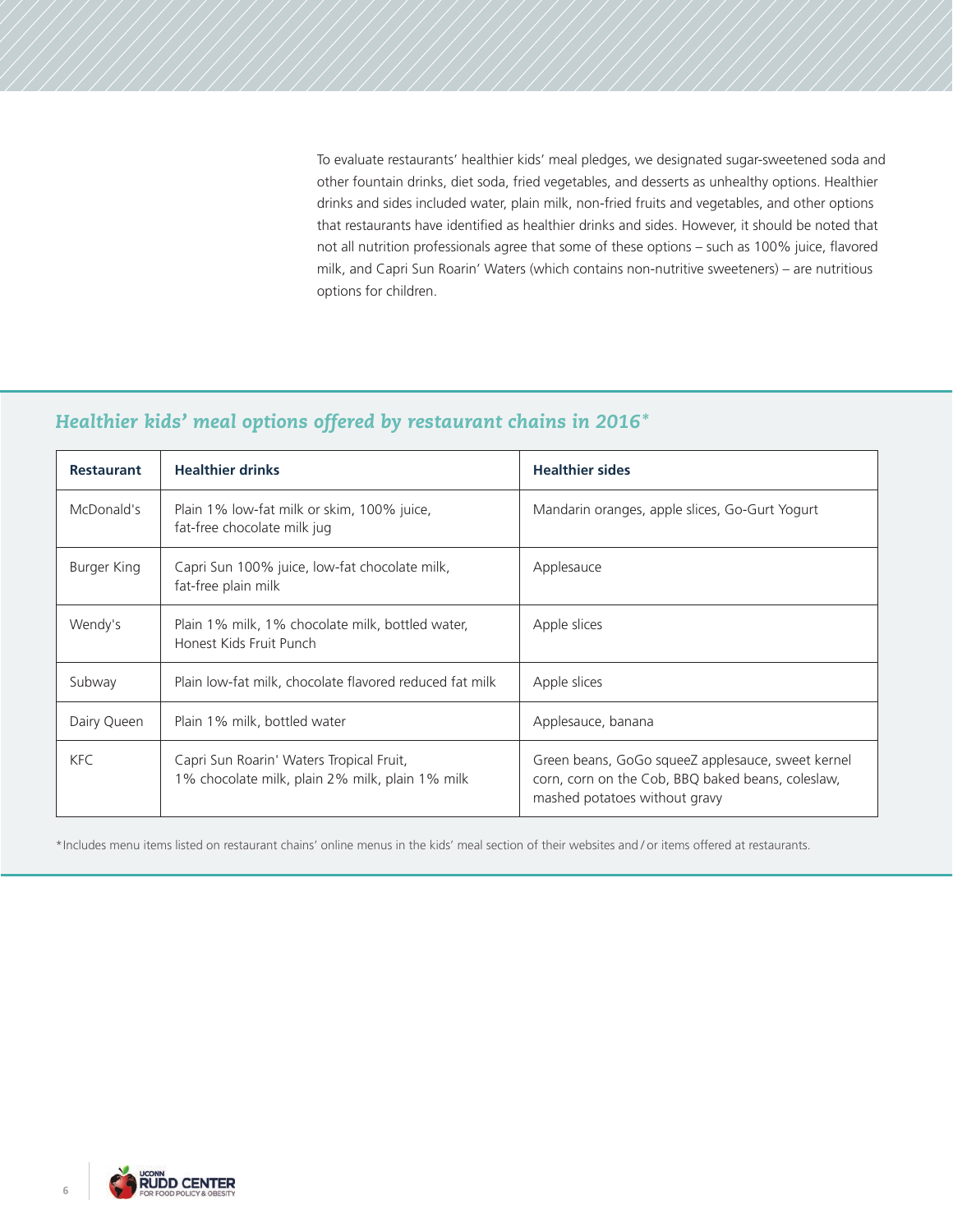## Results

The evaluation of healthier kids' meal pledges included three parts: 1) Drink and side options listed on restaurant chains' kids' meal online menus; 2) Drink and side items listed and pictured on menu boards and signs at individual restaurants; and 3) Drink and side options offered by restaurant personnel with kids' meal orders.

# Kids' meal online menus

Kids' meal items listed on restaurant chains' websites (i.e., kids' meal online menus) reflected their pledges to remove fountain drinks and add healthier side options to their kids' meals. However, in 2013 and 2016 all restaurants except Subway also continued to list fried potatoes and other unhealthy sides or desserts on their kids' meal menus.

## **Drink options**

All drink options listed on kids' meal online menus in 2016 were healthier choices for children (see *Table 1* and details in *Appendix Table B1*). All restaurants offered low-fat plain milk. Four restaurants (McDonald's, Burger King, Wendy's, and KFC) also offered flavored milk, while two (McDonald's and Burger King) offered 100% juice. Two restaurants (Wendy's and Dairy Queen) introduced plain bottled water to their kids' meal menus after 2013. Two restaurants also offered fruit drinks without added sugar – Honest Kids Super Fruit Punch at Wendy's (a juice drink with water and fruit juice concentrate) and Capri Sun Roarin' Waters at KFC (a low-calorie flavored water with fruit juice and non-nutritive sweeteners).

|                   |                 | 2013<br>2016                   |                 |                                |
|-------------------|-----------------|--------------------------------|-----------------|--------------------------------|
| <b>Restaurant</b> | <b>Calories</b> | # healthier*<br>(total) drinks | <b>Calories</b> | # healthier*<br>(total) drinks |
| McDonald's        | $0 - 135$       | 3(5)                           | 80-130          | 3(3)                           |
| Burger King       | $0 - 160$       | 2(4)                           | 80-160          | 3(3)                           |
| Wendy's           | 140             | 3(5)                           | 150             | 4(4)                           |
| Subway            | 100-300         | 3(3)                           | 100             | 1(1)                           |
| KFC.              | $0 - 170$       | 2(4)                           | 30-180          | 4(4)                           |
| Dairy Queen       | $0 - 190$       | 1(3)                           | $0 - 110$       | 2(2)                           |

## *Table 1. Drink options on kids' meal online menus*

\*Healthier options include low-fat flavored and plain milk, 100% juice, water, and other options restaurants have identified in their pledges (e.g., Capri Sun Roarin' Waters and Honest Kids Fruit Punch).

All kids' meal drink options listed on the websites of restaurants in our evaluation were healthier choices including low-fat milk, 100% fruit juice, and plain water a significant improvement from 2013 to 2016.

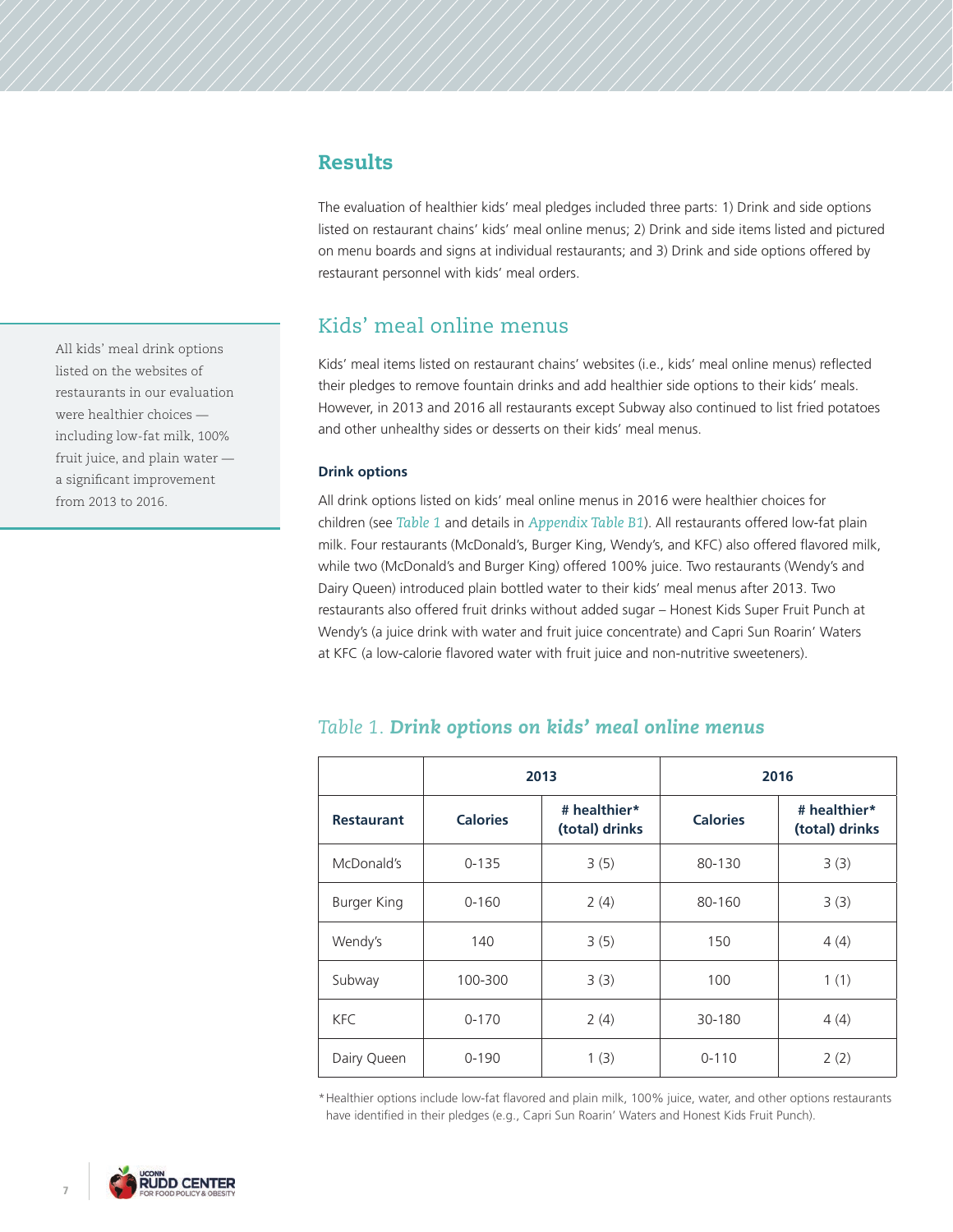There was an increase in the number of healthier drink options between 2013 and 2016, while the number of restaurants serving zero-calorie options decreased as a result of removing diet fountain drinks from their menus.

None of the restaurants listed fountain drinks (sugar-sweetened or diet) on their kids' meal online menus in 2016, a notable improvement compared to 2013 when all restaurants except Subway listed them. Notably, Wendy's beverage menu continued to list "kids' meal" sizes for all sugar-sweetened and diet soda fountain drinks, even though these drinks were not listed on its "Wendy's Kids' Meal" menu on the restaurant's website. Although Frosty Jr.'s (frozen drink) were not listed as a beverage on the kids' meal online menu, Frosty Jr.'s can be substituted for a drink.

## **Side and other options**

Only McDonald's and Subway explicitly pledged to offer healthier sides with kids' meals (see Restaurants' pledges). Yet all restaurants offered at least one healthier side with their kids' meals in 2016. KFC and McDonald's offered the greatest number of healthier side options, seven and three, respectively. In 2016, the number of side and dessert options offered by restaurants in our analysis varied widely, ranging from one option (Subway) to twelve options (KFC) (see *Table 2* and details in *Appendix Table B2*).

|                                   |                 | 2013                            |                 | 2016                            |
|-----------------------------------|-----------------|---------------------------------|-----------------|---------------------------------|
| <b>Restaurant</b>                 | <b>Calories</b> | # healthier*<br>(total) options | <b>Calories</b> | # healthier*<br>(total) options |
| McDonald's<br>Happy Meal          | 15-100          | 1(2)                            | 15-110          | 3(4)                            |
| McDonald's<br>Mighty Kids<br>Meal | 15-230          | 1(2)                            | 15-230          | 3(4)                            |
| Burger King                       | 30-240          | 1(2)                            | 50-190          | 1(3)                            |
| Wendy's                           | 40-230          | 1(2)                            | 50-190          | 1(2)                            |
| Subway                            | 35              | 1(1)                            | 35              | 1(1)                            |
| <b>KFC</b>                        | 25-290          | 6(14)                           | 25-270          | 7(12)                           |
| Dairy Queen                       | 90-240          | 2(8)                            | 80-250          | 2(6)                            |

## *Table 2. Side and dessert options on kids' meal online menus*

\*Healthier items include fresh fruit, applesauce, yogurt, and non-fried vegetables. A nutrition profiling model was used to identify healthier KFC side items (see *Appendix A* for detailed methods).

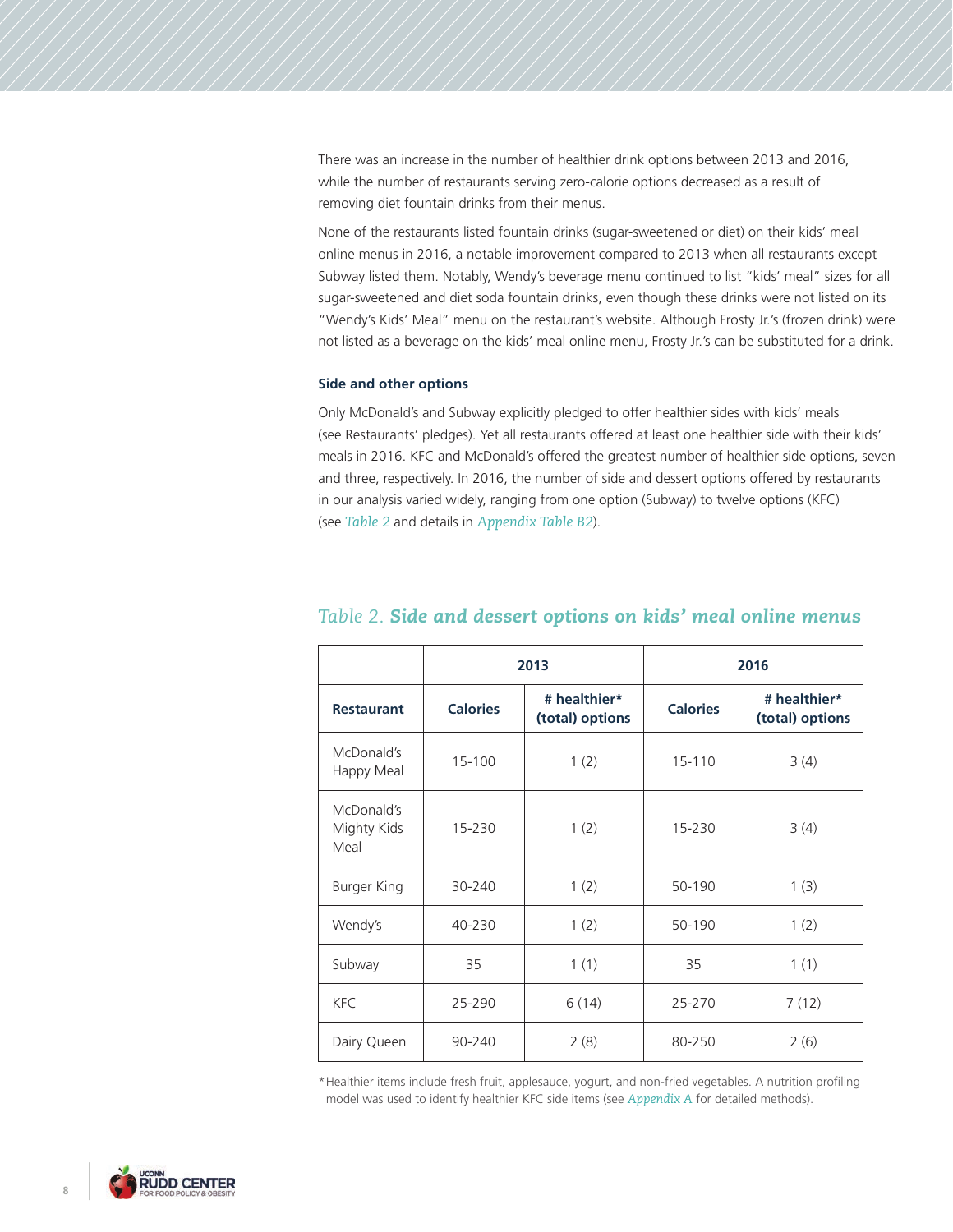In 2016, the majority of menu boards at the restaurants visited listed healthier kids' meal drinks, but approximately one-third or more of restaurant menu boards also listed unhealthy drinks for kids' meals.

However, all restaurants except Subway also listed at least one unhealthy side on their kids' meal online menus. Burger King was the only other restaurant that did not list french fries or another type of fried potatoes as a kids' meal side, but it did list cookies and soft-serve ice cream as kids' meal items (on a PDF, available on its website, with nutrition information for all menu items). Dairy Queen also offered an ice cream cone as a treat with its kids' meal. McDonald's provided two sides with its kids' meals: a healthier side together with kids' size fries in Happy Meals and a larger-portion small fries in Mighty Kids' meals. All restaurants except Subway and Burger King also offered kids' meal sides with more than 200 calories, including McDonald's small fries (included in Mighty Kids' Meals); Wendy's and Dairy Queen kids' fries; and KFC baked beans and potato wedges.

Compared with 2013, McDonald's, Burger King, and KFC added new healthier kids' meal side options (mandarin oranges and yogurt at McDonald's and applesauce at Burger King and KFC). In addition, Wendy's reduced the saturated fat and sodium in its french fries, Burger King removed french fries from its kids' meal online menu, and KFC reduced saturated fat or sodium or increased fiber in several of its side items. In contrast, Dairy Queen increased the size of its kids' fries (from 190 kcal to 250 kcal), and Burger King introduced two new dessert items.

# Menu boards and signs at individual restaurants

Kids' meal drinks and sides listed on menu boards and appearing on signs at individual restaurant locations in our sample<sup>i</sup> often did not correspond to the kids' meal items listed on restaurants' online menus. Restaurants at all chains consistently listed healthier drink options on kids' meal menu boards. However, despite their pledges to remove fountains drinks from their kids' meal menus (see Restaurant pledges), approximately one-third or more of restaurants in each chain also continued to list fountain drinks on kids' meal menu boards inside the

|                    | <b>Healthier drinks</b>                                                | <b>Fountain drinks</b> |                             |
|--------------------|------------------------------------------------------------------------|------------------------|-----------------------------|
| <b>Restaurant</b>  | % of menu<br>Avg # listed on<br>boards with<br>menu boards<br>pictures |                        | % of menu<br>boards listing |
| McDonald's         | 2.50                                                                   | 21%                    | 32%                         |
| <b>Burger King</b> | 2.38                                                                   | 12%                    | 30%                         |
| Wendy's            | 3.22                                                                   | 61%                    | $42\%*$                     |
| Subway             | 1.57                                                                   | 41%                    | 39%                         |

## *Table 3. Drinks on kids' meal menu boards in 2016*

\* A Frosty Jr. can be substituted for a drink and was listed on 36% of kids' meal menu boards.

i Only McDonald's, Burger King, Wendy's, and Subway were included in the analysis of menu boards and signs at individual restaurants.

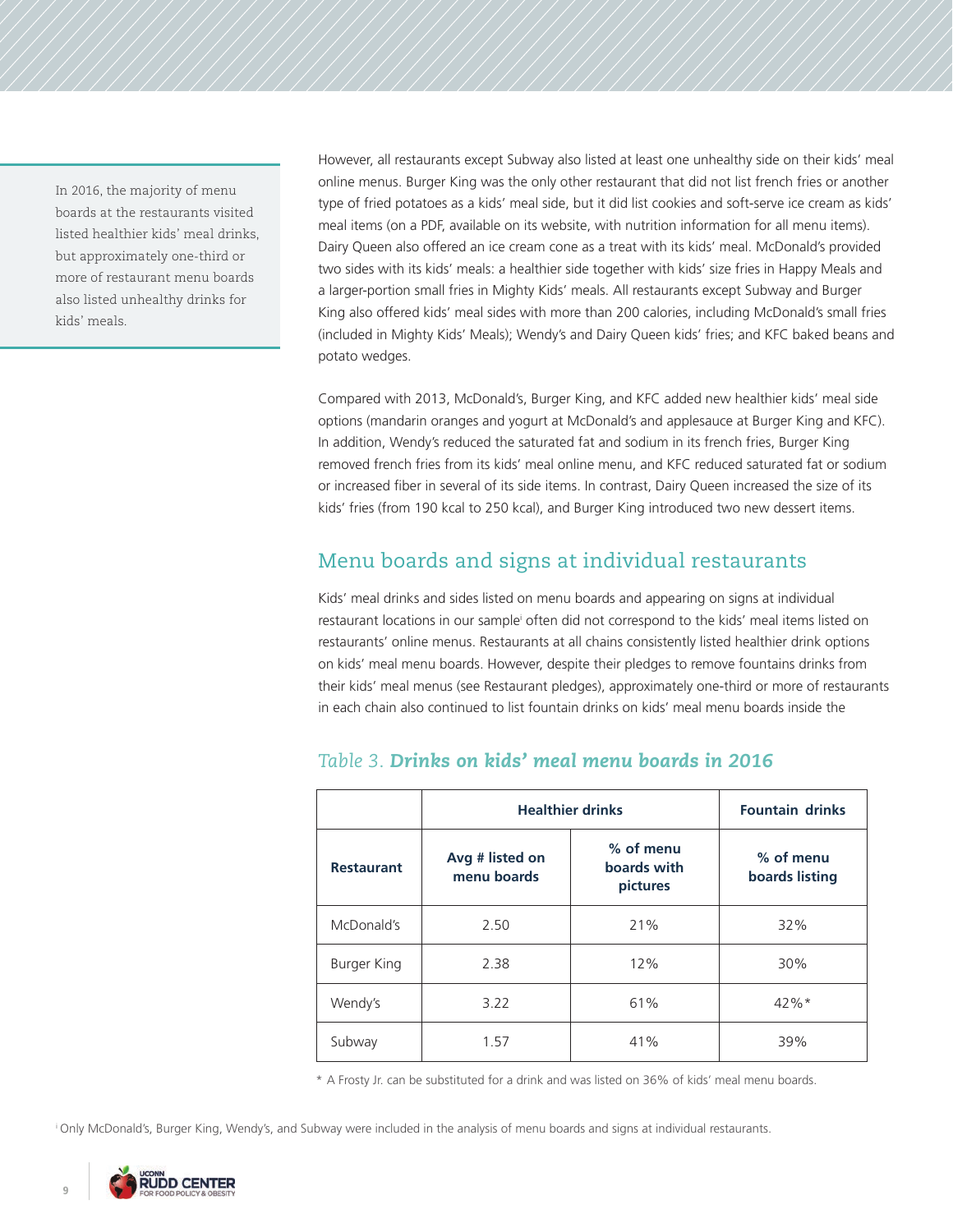restaurants. There was significant variation between restaurant chains in the number of healthier and unhealthy kids' meal sides listed on menu boards, as well as in healthier drinks and sides featured on kids' meal signs inside and outside individual restaurants.

### **Drinks and sides listed and pictured on kids' meal menu boards**

The four restaurants in the menu board analysis listed approximately two or more healthier drinks for kids' meals on menu boards inside restaurants (see *Table 3* and details in *Appendix Table B3*). Some menu boards also listed healthier drinks that were not included on restaurants' kids' meal online menus, including plain bottled water (McDonald's, Burger King, and Subway) and flavored milk and juice at Subway. However, there was wide variation between restaurants in how often menu boards included pictures of healthier kids' meal drinks. The most frequently pictured kids' meal drinks on menu boards included Honest Kids Super Fruit Punch at Wendy's (pictured on 48% of menu boards) and low-fat milk at Subway and McDonald's (36% and 18% of menu boards, respectively). Although none of the restaurant chains listed fountain drinks as an option on their kids' meal online menus, approximately one-third of restaurants at each chain listed fountain drinks as a kids' meal option on their menu boards. Wendy's also listed its Frosty Jr. (frozen drink) on 36% of menu boards.

*Table 4* details the number of healthier and unhealthy sides listed and pictured on kids' meal menu boards inside restaurants (see *Appendix Table B4* for details). McDonald's restaurants listed the greatest number of healthier sides and the fewest unhealthy sides compared with the other restaurants. The majority of Wendy's restaurants listed both apple slices and french fries on their menu boards. However, at both McDonald's and Wendy's, more than one-half of menu boards pictured healthier sides, and just 5 to 6% pictured french fries (the only unhealthy side available) with kids' meals. Of note, the majority of Burger King menu boards listed both applesauce and french fries as kids' meal options, even though the restaurant did not list french fries as an option on its kids' meal online menu. Some Burger King restaurants also listed desserts as kids' meal options, while just 6% pictured its healthier kids' meal side on the menu board. Approximately three-quarters of Subway menu boards listed apple slices as a kids' meal

|                   |                                                                                  | <b>Healthier sides</b> | <b>Unhealthy sides</b>                   |                                      |
|-------------------|----------------------------------------------------------------------------------|------------------------|------------------------------------------|--------------------------------------|
| <b>Restaurant</b> | % of menu<br>Avg # listed<br>boards with<br>on menu<br><b>boards</b><br>pictures |                        | Avg # listed<br>on menu<br><b>boards</b> | % of menu<br>boards with<br>pictures |
| McDonald's        | 2.50                                                                             | 62%                    | 0.53                                     | 5%                                   |
| Burger King       | 0.88                                                                             | 6%                     | 1.11                                     | 12%                                  |
| Wendy's           | 0.93                                                                             | 55%                    | 0.89                                     | 6%                                   |
| Subway            | 0.78                                                                             | 37%                    | 1.04                                     | 9%                                   |

## *Table 4. Side items on kids' meal menu boards in 2016*

Only McDonald's and Subway pledged to offer healthier sides with kids' meals. However, all restaurants examined offered at least one healthier kids' meal side. While all restaurants (including McDonald's and Subway) also continued to list unhealthy kids' meal side options on menu boards inside restaurants.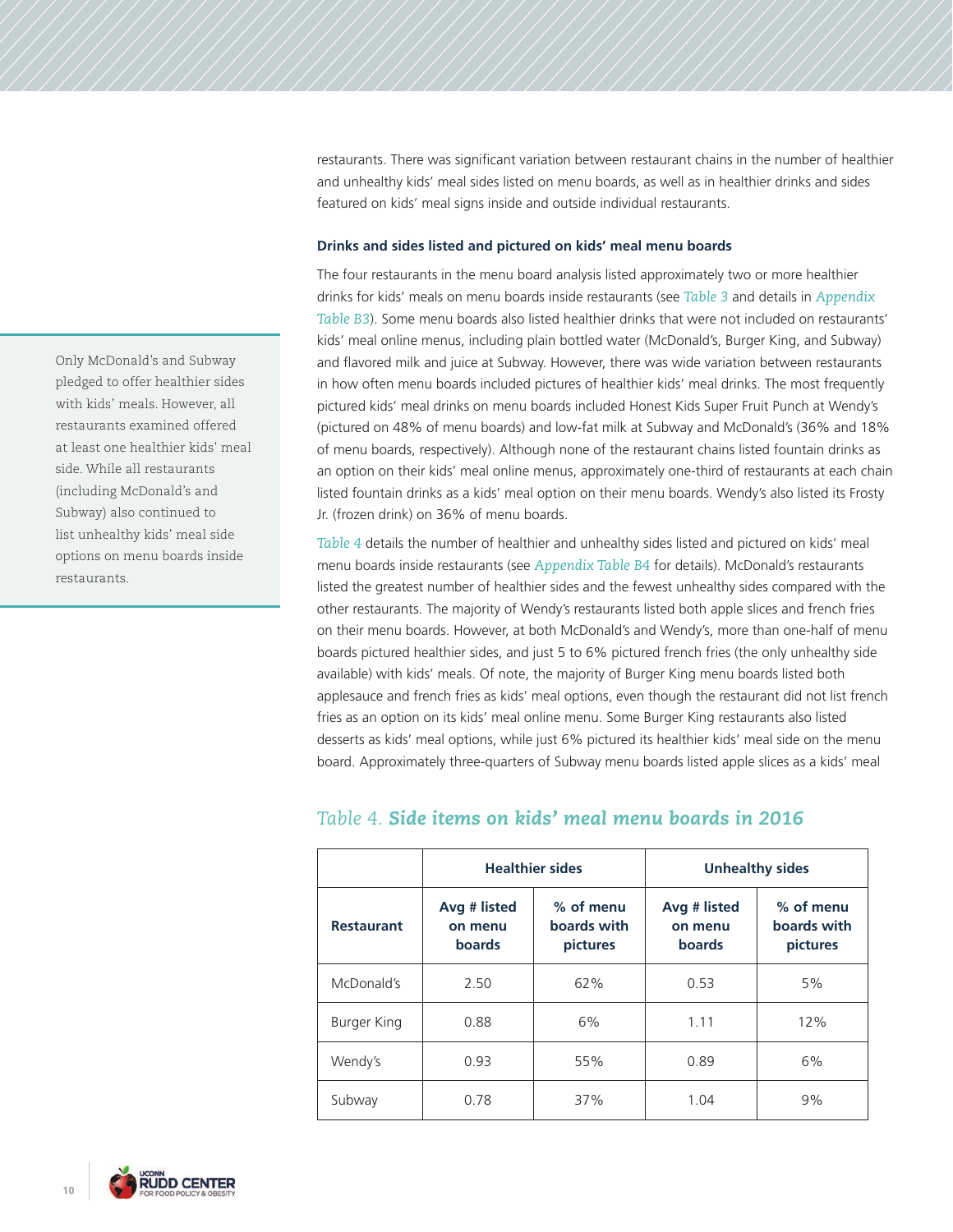option, and 37% included pictures. However, Subway menu boards also frequently listed chips and cookies as kids' meal side options, even though the restaurant does not list these sides as options on its kids' meal online menu.

## **Healthier sides and drinks on kids' meal signs**

In 2016, McDonald's restaurants featured the most kids' meal menu items on signs at restaurants, and Burger King restaurants featured the fewest. Healthier drinks and sides comprised 56% of kids' meal menu items on signs in McDonald's, followed by 48% at Wendy's and 45% at Subway (see *Table 5*). The majority of drinks pictured on kids' meal signs were healthier options, but all restaurants continued to include fountain and other drinks on kids' meal signs in some restaurants. The majority of sides pictured on kids' meal signs at McDonald's, Wendy's, and Subway were healthier options. However, two-thirds of sides featured on kids' meal signs at Burger King were unhealthy options. Notably, a few Subway restaurants also featured unhealthy sides on their kids' meal signs.

|                   | <b>Total menu</b><br>items                                       |                                          | <b>Healthier drinks</b>          |                                  | <b>Healthier sides</b>           |
|-------------------|------------------------------------------------------------------|------------------------------------------|----------------------------------|----------------------------------|----------------------------------|
| <b>Restaurant</b> | Avg $#$ of<br>menu items<br>featured on<br>kids' meal<br>signs** | Avg $#$ of<br>healthier<br><b>drinks</b> | $%$ of all<br>drinks<br>featured | Avg $#$ of<br>healthier<br>sides | % of all<br>sides***<br>featured |
| McDonald's        | 2.61                                                             | 0.60                                     | 80%                              | 0.86                             | 81%                              |
| Burger King       | 1.21                                                             | 0.25                                     | 58%                              | 0.10                             | 32%                              |
| Wendy's           | 1.82                                                             | 0.42                                     | 76%                              | 0.46                             | 88%                              |
| Subway            | 1.92                                                             | 0.50                                     | 72%                              | 0.36                             | 73%                              |

## *Table 5. Menu items featured on kids' meal signs at restaurants\**

\*Per restaurant in our sample (*n*=100 each)

\*\*Includes main dishes, sides, and drinks.

\*\*\* Dessert items (e.g., ice cream, cookies) are included as sides.

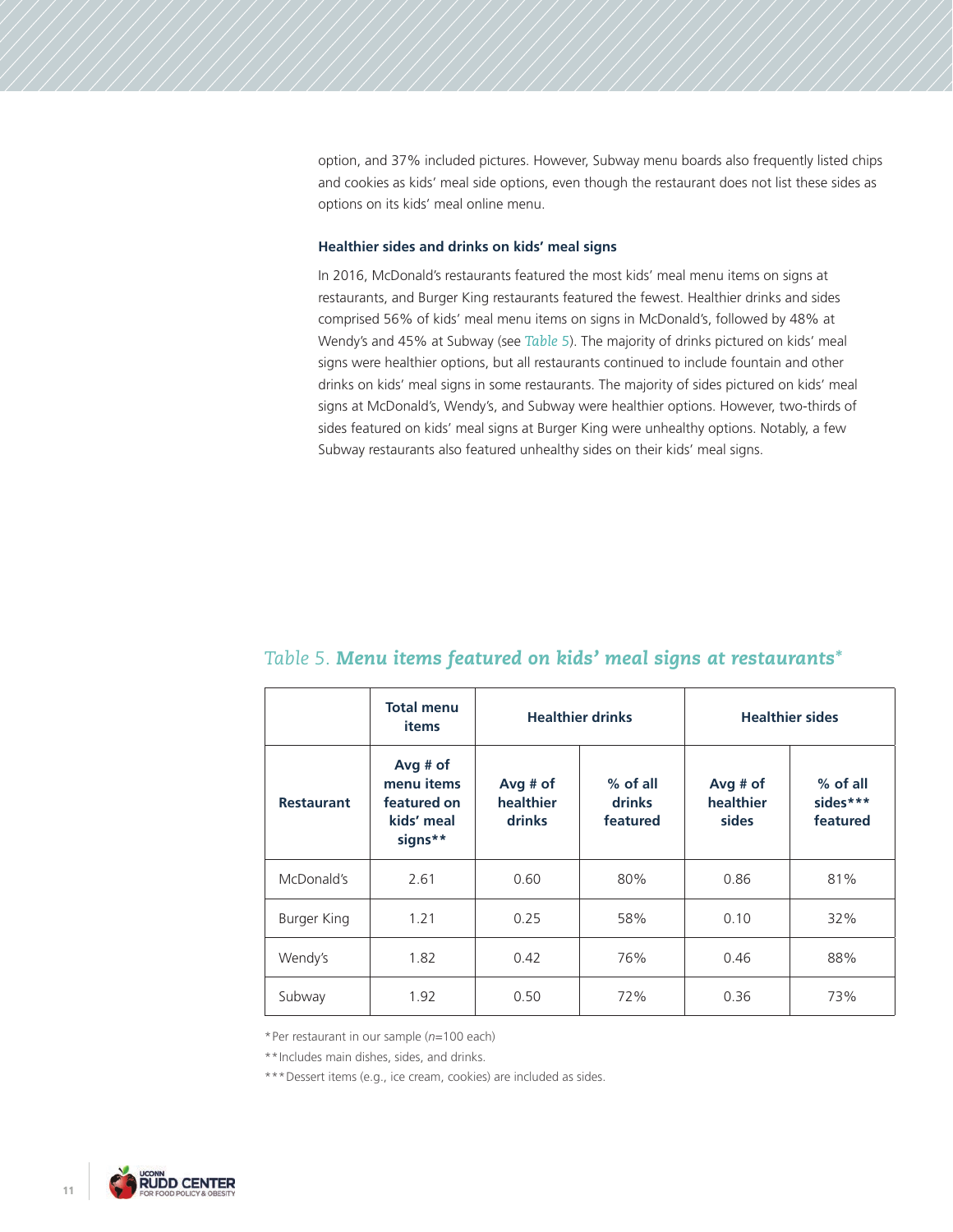## In 2016, restaurant personnel offered healthier drink choices with most kids' meal orders at the point-of-sale. However, some personnel at all restaurant chains continued to automatically offer unhealthy drinks as the default.

# Items offered with kids' meal orders

There was also wide variation between restaurant chains in the frequency that restaurant personnel offered healthier drinks and / or sides with kids' meal orders at individual restaurants sampled. At most restaurant chains, the majority of orders were offered at least one healthier drink and side. However, the majority of orders also were offered an unhealthy side choice, and some restaurant personnel at all chains continued to provide fountain drinks as the default with kids' meal orders.

## **Drinks offered with kids' meal orders**

In 2016, restaurant personnel offered at least one healthier drink option with 82 to 84% of kids' meal orders at McDonald's, Burger King, and Subway. Significantly fewer orders at Wendy's (56%), KFC (56%), and Dairy Queen (33%) were offered a healthier drink<sup>ii</sup> (see *Figure 1*). However, at most restaurants fewer than 10% of orders automatically received a healthier drink (i.e., restaurant personnel provided the healthier drink by default without asking the customer what option he / she wanted). Most of the time, restaurant personnel offered a choice of more than one healthier drink, with McDonald's and Subway offering a significantly greater number of healthier drink options (2.4 and 2.2, respectively) than the other restaurants.





Letters a, b, c denote a statistically significant difference between 2010, 2013, and 2016 for the restaurant, p<.05. Letters x, y, z denote a statistically significant difference between restaurants in 2016, p<.05.

ii These orders were offered at least one healthier drink option, but may have also been offered an unhealthy option.

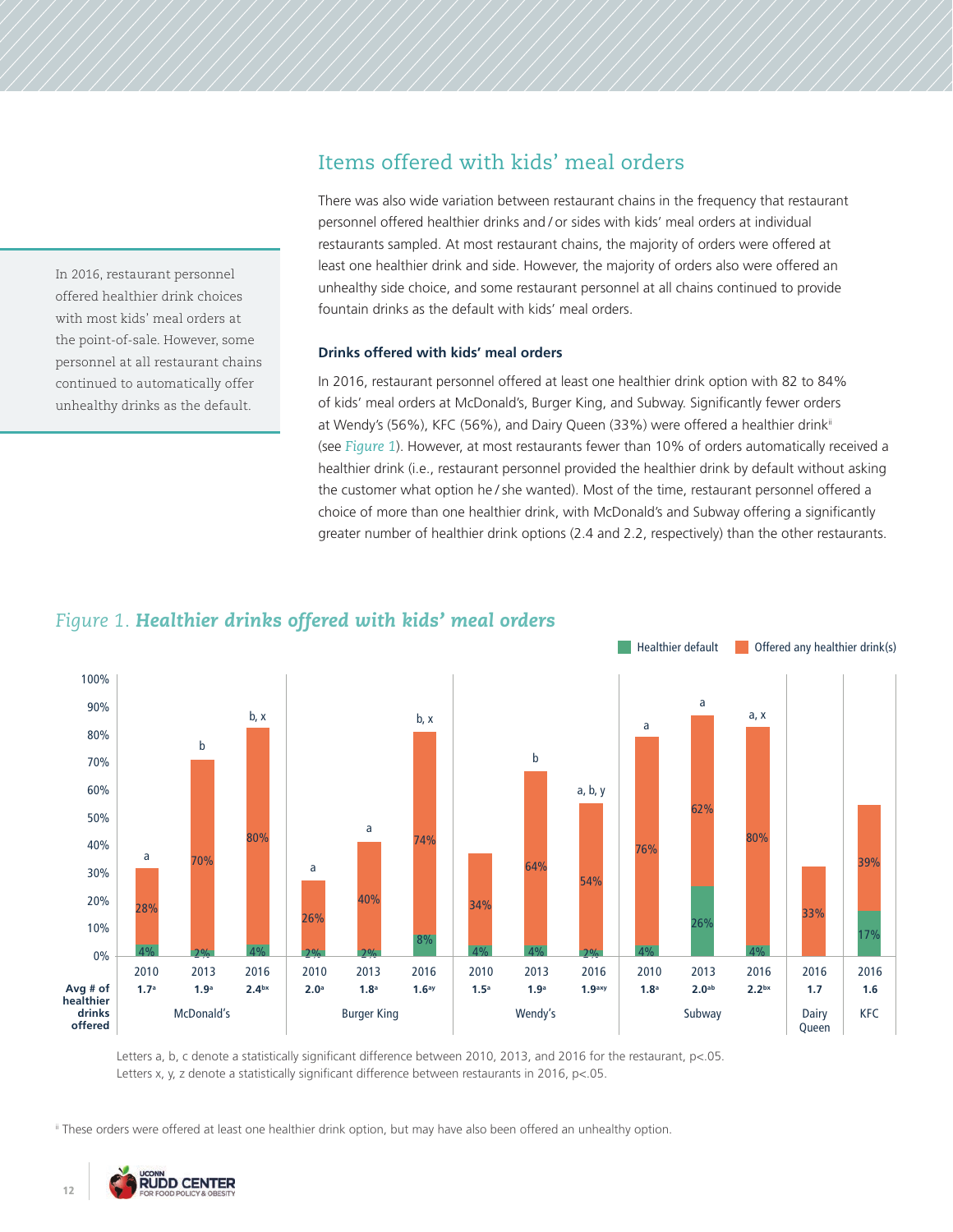that were offered any healthier drinks at McDonald's, Burger King, and Wendy's. This improvement occurred from 2010 to 2013 for McDonald's and Wendy's and from 2013 to 2016 for Burger King. The average number of healthier drink options offered at McDonald's and Subway also increased from 2013 to 2016. In all three years examined, 80% or more of orders at Subway were offered healthier drink options. However, personnel at all restaurants chains continued to offer fountain and other

unhealthy drink options with some kids' meal orders in 2016, ranging from 16 to 18% of orders at McDonald's, Burger King, and Subway, to 44% of orders at KFC and Wendy's, and 67% of Dairy Queen orders.iii At McDonald's, Burger King, and KFC, restaurant personnel only offered unhealthy drink options by default (i.e., typically providing the customer with a cup to select their own fountain drinks) (see *Figure 2*). At Wendy's and Dairy Queen, some restaurant personnel offered a choice of different unhealthy drink options, without offering any healthier options (18% and 17% of orders, respectively).

Compared with 2010, there was a significant increase in the number of kids' meal orders

In 2016, there was no significant difference between restaurants offering unhealthy drinks as the default, but Wendy's personnel were more likely to offer only unhealthy drink options compared with the other restaurants. There was a significant reduction in the percent of orders providing unhealthy drinks as the default for McDonald's (compared with 2010) and for Burger King (compared with 2013). In contrast, the percent of kids' meal orders at Wendy's that were provided unhealthy drinks as the default declined significantly from 2010 to 2013 and then returned to 2010 levels in 2016. The proportion of orders at Subway that were only offered unhealthy drinks did not change over the three years.

## *Figure 2. Kids' meal orders that were only offered fountain and/or other unhealthy drinks*



Letters a, b, c denote a statistically significant difference between 2010, 2013, and 2016 for the restaurant, p<.05. Letters x, y, z denote a statistically significant difference between restaurants in 2016, p<.05.

iii These orders were only offered unhealthy drink options; no healthier options were offered.



Between 2010 and 2016, the proportion of kids' meal orders that were offered healthier drinks increased at McDonald's and Burger King, and remained consistently high at Subway. There was no improvement

at Wendy's.

13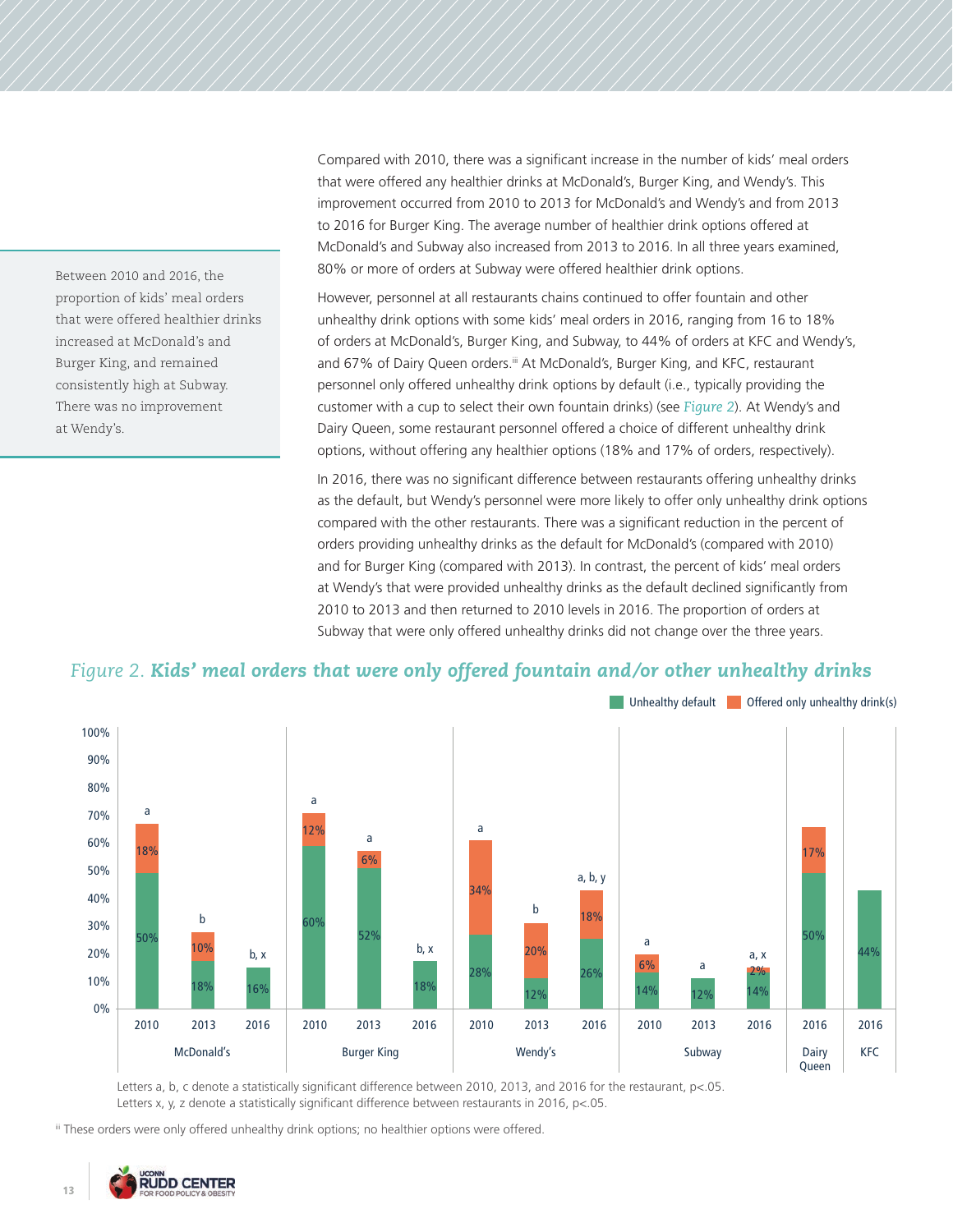### **Sides offered with kids' meal orders**

Although all restaurants listed healthier side options on their kids' meal online menus in 2016, not all restaurants regularly offered these options as a choice with kids' meal orders. Restaurant personnel at McDonald's, Subway, and KFC<sup>iv</sup> restaurants offered a healthier side option with 80 to 94% of orders, significantly more often than did the other restaurants. In contrast, personnel at Wendy's and Dairy Queen offered at least one healthier side option in just 22% and 44% of kids' meal orders, respectively, and Burger King personnel offered one in just 8% of orders (see *Figure 3*). Compared with 2010, McDonald's was the only restaurant with a significant increase in the percentage of orders offered at least one healthier side. Furthermore, ten McDonald's kids' meal orders came with two healthy sides in 2016, compared with just one order in 2013. McDonald's was also the only restaurant with a significant increase in the number of healthier side options offered per order (from 2013 to 2016). Wendy's personnel offering healthier sides increased from 2010 to 2013, but then declined in 2016. However, few restaurants offered a healthier choice as the default. In 2013, 88% of McDonald's kids' meal orders automatically included a healthier side (apple slices) by default in 2013, but this percentage declined to 2% with the addition of mandarin orange and yogurt side options in 2016. Even Subway did not regularly offer apple slices automatically as the side with its kids' meals, even though apple slices was the only side option listed on the restaurant's kids' meal online menu.

## *Figure 3. Healthier sides offered with kids' meal orders*



Letters a, b, c denote a statistically significant difference between 2010, 2013, and 2016 for the restaurant, p<.05. Letters x, y, z denote a statistically significant difference between restaurants in 2016, p<.05.

iv Analysis of healthier sides offered with KFC kids' meals included six of twelve side items. Mashed potatoes were coded as unhealthy because the majority of orders came with gravy and therefore did not meet the healthier side criteria according to the nutrient profiling model used.



Although available on the menu, restaurant personnel did not offer healthier kids' meal side options with most orders at Burger King,

Wendy's, or Dairy Queen.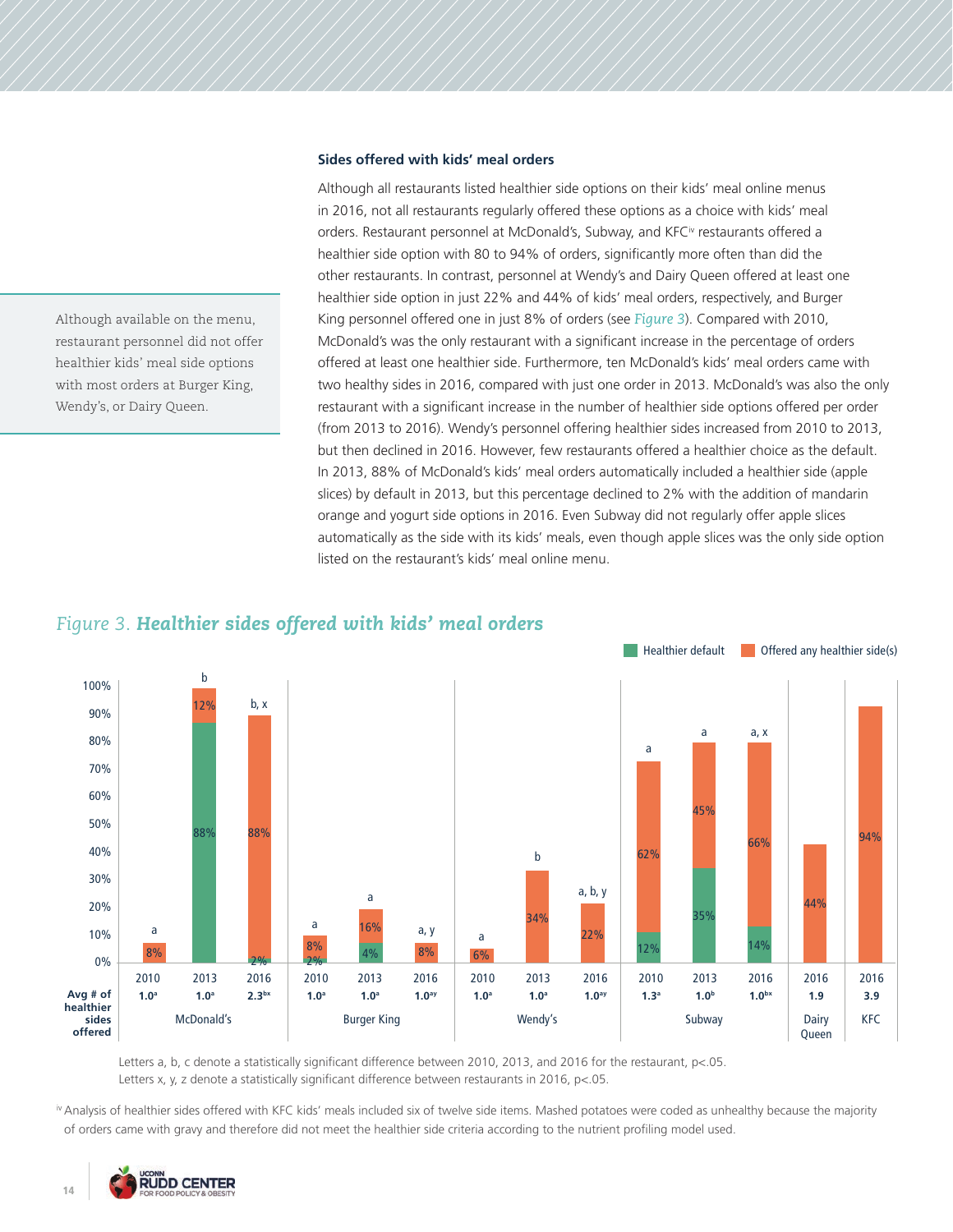In 2016, restaurant personnel automatically provided unhealthy sides with the majority of kids' meal orders at McDonald's, Burger King, and Wendy's.

With the exception of Subway, all restaurants continued to offer unhealthy side options in the majority of kids' meal orders. In most instances, restaurant personnel automatically provided unhealthy sides by default, including 68% of McDonald's, 90% of Burger King, 76% of Wendy's, and 44% of Dairy Queen orders (see *Figure 4*). Both McDonald's and KFC offered two sides with most kids' meal orders. The majority of McDonald's orders included both french fries and a choice of healthier sides (in compliance with the restaurant's pledge), while KFC offered a choice of both healthy and unhealthy sides with most orders. Restaurant personnel at Subway were significantly less likely to offer an unhealthy side compared with other restaurants, although personnel offered chips or cookies with 20% of Subway kids' meal orders even though the restaurant did not officially offer these sides on its kids' meal online menu. From 2010 to 2013, the percentage of orders that were offered only unhealthy side options declined significantly at Wendy's, while the percentage of orders at McDonald's that automatically received an unhealthy side declined from 2013 to 2016. However, there were no other changes in unhealthy side options offered with kids' meal orders during the time periods examined.



# *Figure 4. Kids' meal orders that were only offered unhealthy sides\**

\*McDonald's and KFC kids' meals come with two sides; this figure shows results for the second side at these restaurants

Letters a, b, c denote a statistically significant difference between 2010, 2013, and 2016 for the restaurant, p<.05. Letters x, y, z denote a statistically significant difference between restaurants in 2016, p<.05.

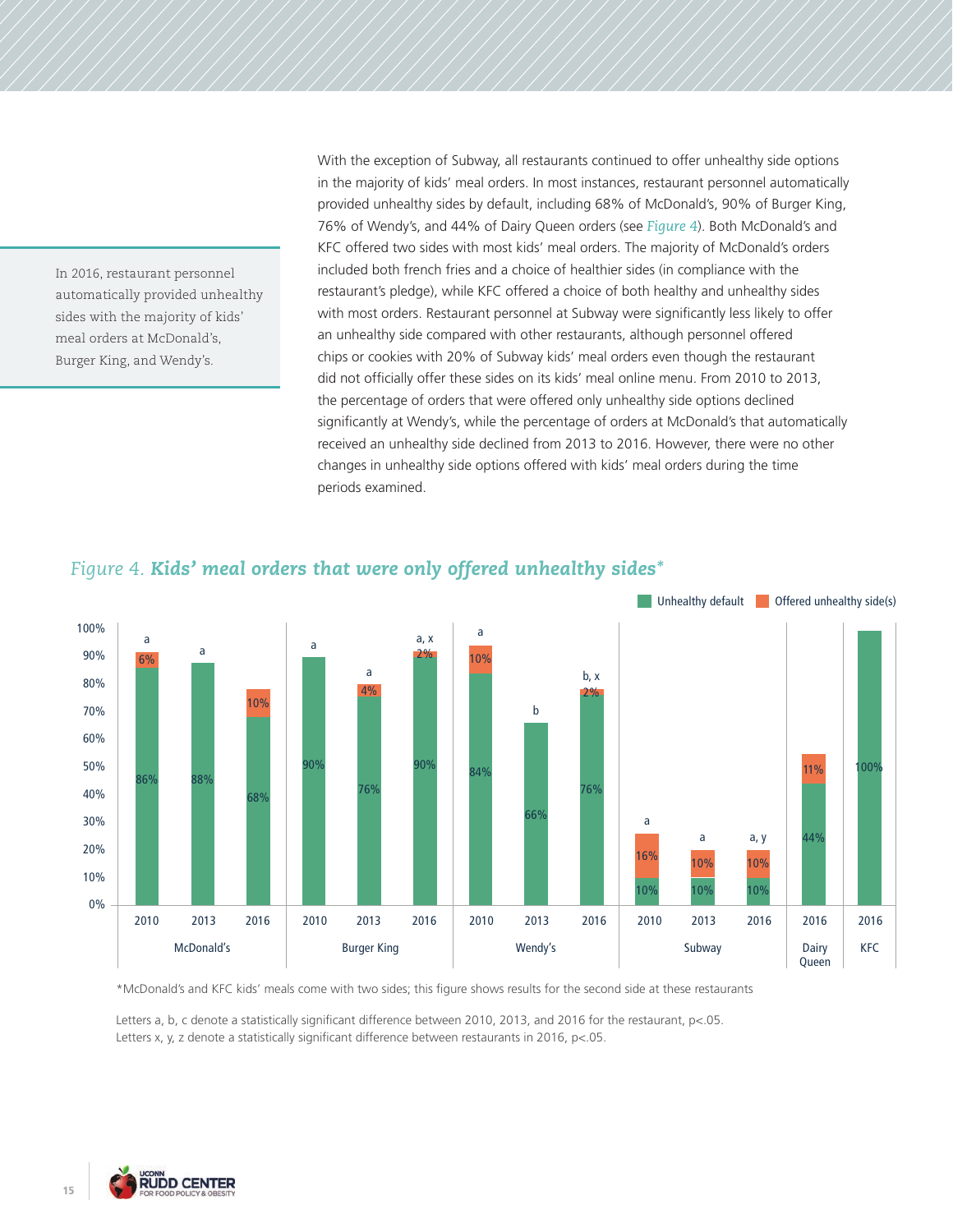# *Implementation of healthier kids' meal pledges*

| <b>Restaurant</b>  | Healthier kids' meal pledges                                                                                                                                                                                                                                                                                                                                           | 2016 evaluation results                                                                                                                                                                                                                                                                                                                                                                                                                                                                                                                                                                                        |
|--------------------|------------------------------------------------------------------------------------------------------------------------------------------------------------------------------------------------------------------------------------------------------------------------------------------------------------------------------------------------------------------------|----------------------------------------------------------------------------------------------------------------------------------------------------------------------------------------------------------------------------------------------------------------------------------------------------------------------------------------------------------------------------------------------------------------------------------------------------------------------------------------------------------------------------------------------------------------------------------------------------------------|
| McDonald's         | . Feature only water, milk, and juice as the beverage in<br>Happy Meals on menu boards and phase out the listing<br>of soda on the Happy Meal section of the menu board.                                                                                                                                                                                               | . McDonald's did not list any fountain drinks as options on its kids' meal online menu in 2016,<br>but 32% of kids' meal menu boards at McDonald's locations visited ( $n=100$ ) listed fountain<br>drinks as a kids' meal option.                                                                                                                                                                                                                                                                                                                                                                             |
|                    | • For Happy Meals, remove all soda logos and images<br>of cups with soda from the Happy Meal section of<br>menu boards.<br>• For Happy Meals, remove all soda logos and images<br>of cups with soda from all in-store and external<br>advertising directed to children.<br>· Offer new fruit, vegetable, low-/reduced-fat dairy<br>or water options in the Happy Meal. | . Kids' meal menu boards pictured fountain drinks at 9% of locations, while 21% pictured<br>healthier drinks.<br>. The majority of drinks featured on kids' meal signs at restaurants were for healthier<br>options (80%).<br>. Compared with 2013, McDonald's introduced new healthier kids' meal side options (mandarin<br>oranges and yogurt) to its kids' meal online menu. Menu boards at the majority of restaurants<br>visited listed these new side items, and 11% listed bottled water as a drink option.                                                                                             |
| <b>Burger King</b> | • Remove fountain drinks from kids' meal menu boards<br>. Instead of soft drinks, the BK menu for kids will<br>offer fat-free milk, 100% apple juice, and low-fat<br>chocolate milk.                                                                                                                                                                                   | . Burger King did not list any fountains drinks as options on its kids' meal online menu in 2016,<br>but 31% of kids' meal menu boards at Burger King locations visited ( $n=100$ ) listed<br>fountain drinks.<br>. The majority of kids' meal menu boards listed healthier drinks as an option.                                                                                                                                                                                                                                                                                                               |
| Wendy's            | • Beverage options now listed for kids' meals are 1%<br>white or chocolate milk, bottled water, and 100% juice.<br>• Remove carbonated soft drinks from kids' meals on<br>menu boards.                                                                                                                                                                                 | . Wendy's only listed healthier drinks as options on its kids' meal online menu in 2016, and the<br>majority of kids' meal menu boards at Wendy's locations visited ( $n=100$ ) listed healthier drinks<br>as an option.<br>. Approximately one-third of kids' meal menu boards at locations visited listed fountain drinks as an<br>option, and 36% listed Frosty Jr. as an option. Furthermore, 22% of drinks pictured on kids' meal<br>menu boards were fountain drinks or Frosty Jr.'s.                                                                                                                    |
| Subway             | . Only offer apple slices as a side with kids' meals.<br>. Only offer low-fat or non-fat milk or water as the<br>default beverage with kids' meals.                                                                                                                                                                                                                    | . In 2016, 80% of kids' meal orders at Subway restaurants visited (n=50) were offered a healthier<br>side, but just 14% of orders automatically came with apple slices and 20% were offered chips<br>or a cookie. Kids' meal menu boards at Subway listed on average one unhealthy side option.<br>. Restaurant personnel offered customers at least one healthier drink with 84% of kids' meals<br>orders, but just 4% of orders were provided a healthier drink as the default and 16% were<br>offered an unhealthy drink. In addition, 39% of kids' meal menu boards at Subway featured<br>fountain drinks. |

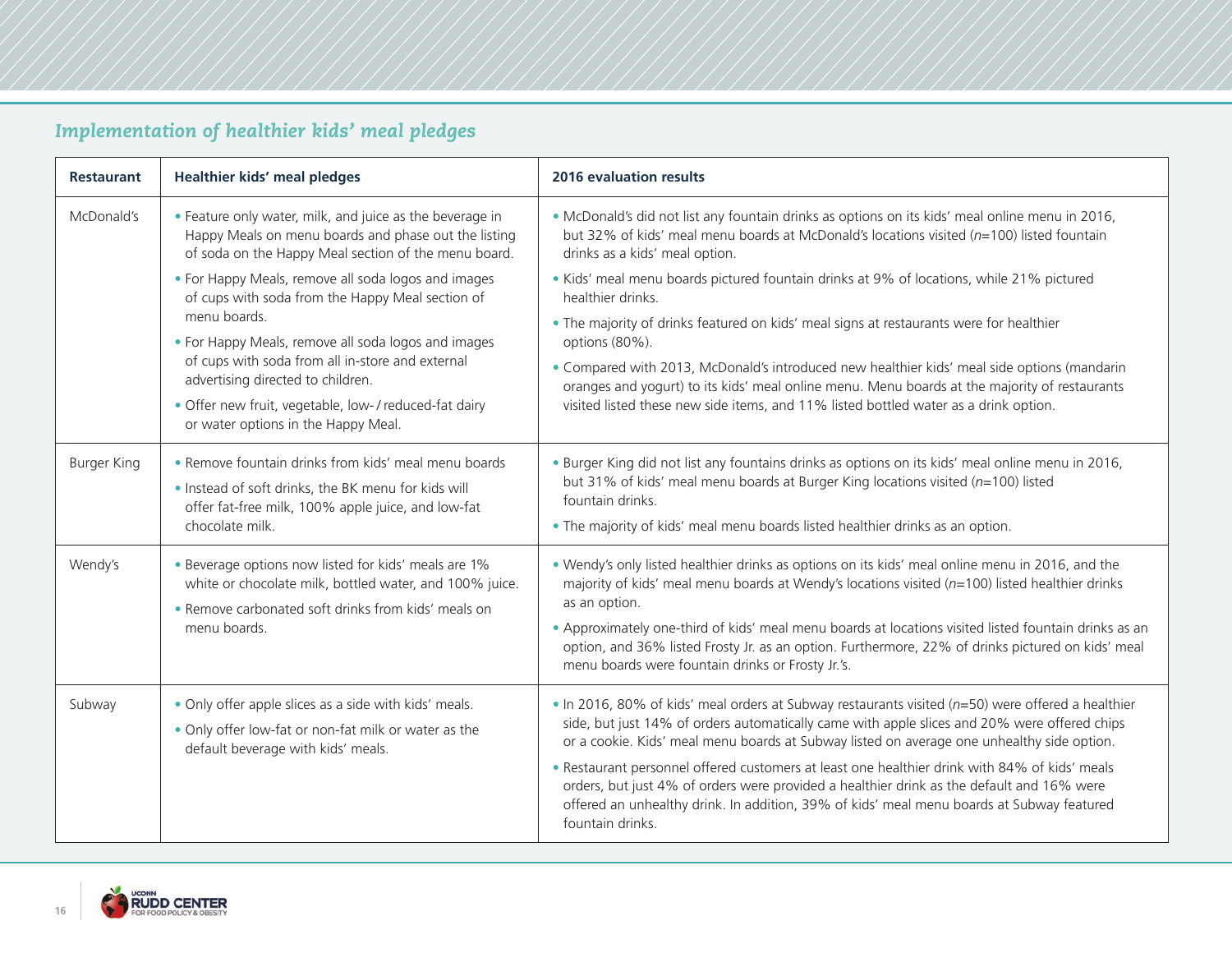# **Conclusions**

These results indicate that the restaurant chains examined have fulfilled parts of their healthier kids' meal pledges, but that implementation at individual restaurant locations was inconsistent. All restaurants removed fountain drinks from the kids' meal online menus posted on their websites, a significant improvement from 2013 to 2016. Most restaurants also added healthier side options to their kids' meals, including restaurants that did not pledge to do so. However, approximately one-third of menu boards inside restaurants at all chains continued to list unhealthy drinks as an options with kids' meals, despite restaurants' pledges to remove them. Subway was the only chain pledging to offer only healthier kids' meal sides, but some individual Subway restaurant locations also listed unhealthy sides on their kids' meal menu boards and signs. In addition, some restaurant locations at other chains listed unhealthy kids' meal side items on menu boards and signs that were not on the restaurants' online menus. Furthermore, there was wide variation between restaurant chains in how often restaurant personnel offered healthier drinks and sides with kids' meal orders. Only Subway and McDonald's offered both healthier drinks and sides with the majority of kids' meal orders placed in this analysis.

These results also demonstrate that voluntary healthier kids' meal pledges by fast-food restaurants have increased the number of healthier options available, but inconsistent implementation at restaurants suggest considerable room for improvement. Although all restaurants now offer healthier sides and drinks, the actual choices available and promoted at restaurants were not always the same options listed on restaurant chains' official kids' meal online menus. Furthermore, most of the healthier options were offered as a choice (that often included unhealthy choices as well) not by default, while the majority of restaurants at most fast-food chains continued to automatically provide fountain drinks or french fries as the default with kids' meal orders.

Restaurant chains also varied widely in how well individual locations implemented their stated policies. We cannot determine the reasons that individual restaurants did not consistently offer the chain's healthier kids' meal options or continued to offer unhealthy options that were not listed on their online menus. Perhaps restaurant staff were not properly trained or management or franchise owners at individual restaurants may have chosen to continue to offer fountain drinks and / or unhealthy sides with kids' meals. However, this finding demonstrates that voluntary policies may disadvantage restaurants that implement their policies well, compared with restaurants with poor or inconsistent policy implementation. It is interesting to note that Subway and McDonald's were the only restaurants to publish official healthier kids' meal policy statements that are publicly available, and these restaurants also offered healthier drinks and sides with kids' meal orders more consistently compared with the other restaurants that have not published official statements.

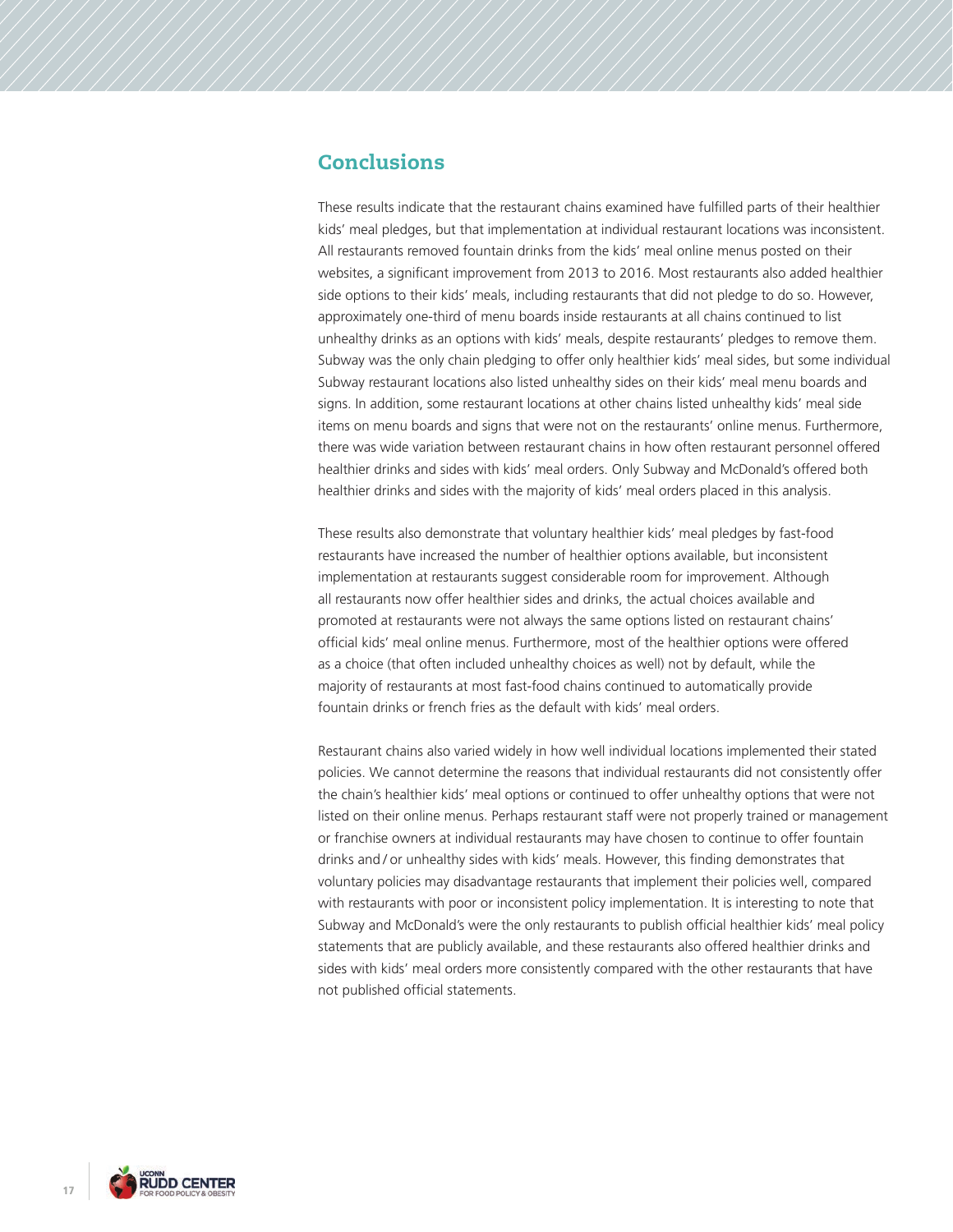# Recommendations

Recent healthier kids' meal pledges and healthier kids' meal drinks and sides introduced by fast-food restaurants are laudable. However, advocates should continue to encourage restaurants to introduce more effective healthy kids' meal policies, including

- Focus on improving the nutrition of all side options and main dish items, in addition to drinks;
- Encourage restaurants to introduce healthier options as the default, not just another choice among both healthy and unhealthy options, and remove unhealthy items from menu boards and kids' meal online menus;
- Insist that restaurants provide written policy statements that are available to the public, in addition to making statements to press outlets;
- Monitor and insist that restaurants consistently implement their healthier kids' meal pledges at individual locations; and
- Educate consumers about healthier choices in kids' meals to increase demand and purchases of these items.

Policy makers should also consider legislation or regulation to require that all restaurants deliver healthier kids' meals. For example, municipalities in California (including Davis and Stockton) have passed healthy default kids' beverage ordinances.<sup>28</sup> However, these policies must be crafted to account for possible unintended responses from restaurants that could reduce their effectiveness, such as restaurants deciding to discontinue offering smaller-sized kids' meals (as Taco Bell did in 2013<sup>29</sup>) or offering a free dessert in place of a kids' meal toy (as did some Burger King restaurants in this analysis).

The findings in this report suggest that both voluntary industry and government-initiated policies to promote healthier kids' meal options at fast-food restaurants could positively impact children's diets and health. However, all policies must be monitored for successful implementation.

Fast food restaurants have not consistently implemented their healthier kids' meal pledges. Policy makers should consider legislation or regulation to require that all restaurants offer healthier kids' meals.

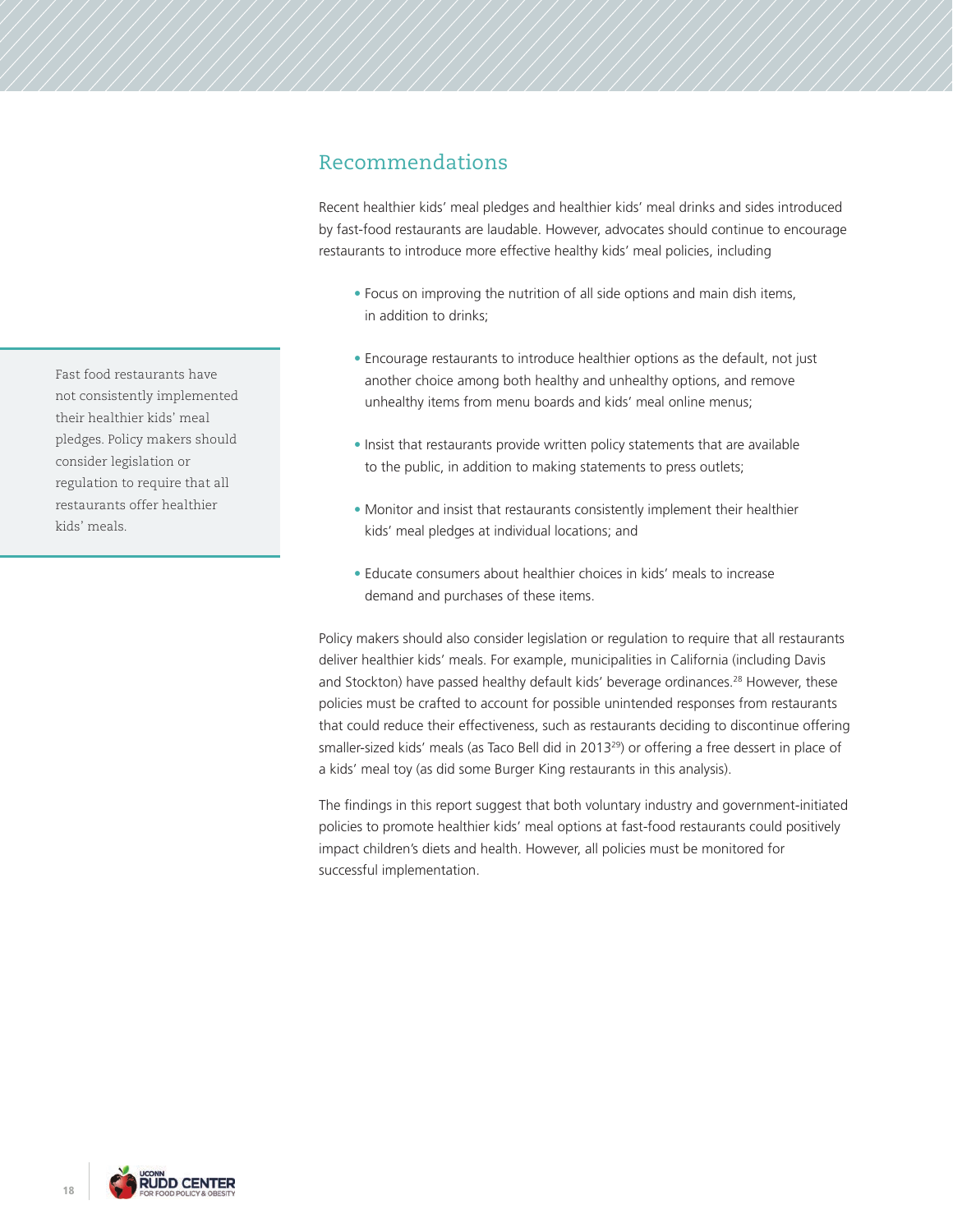## REFERENCES:

- <sup>1</sup> Powell L, Nguyen BT, Han E (2012). Energy intake from restaurants: Demographic and socioeconomics, 2003-2008. *American Journal of Preventive Medicine, 43(5),* 498-504.
- <sup>2</sup> Powell LM, Nguyen BT (2013). Fast-food and full-service restaurant consumption among children and adolescents: Effect on energy, beverage and nutrient intake. *JAMA Pediatrics,* 167(1), 14-20.
- <sup>3</sup> Deierlein AL, Peat K, Claudio L (2015). Comparison of the nutrient content of children's menu items at US restaurant chains, 2010–2014. *Nutrition Journal, 14*(1), 1-7.
- <sup>4</sup> Quader Z, Gillespie C, Sliwa SA, et al. (2017). Sodium intake among U.S. school-aged children: National Health and Nutrition Examination Survey, 2011-2012. *Journal of the Academy of Nutrition and Dietetics,* 117(1), 36-47.
- <sup>5</sup> Cantor J, Breck A, Elbel B (2016). Correlates of sugar-sweetened beverages purchased for children at fast-food restaurants. *American Journal of Public Health, 106*(11), 2038-2041.
- <sup>6</sup> Kumanyika SK, Grier S (2006). Targeting interventions for ethnic minority and low-income populations. *The Future of Children,* 16(1), 187-207.
- 7 Powell & Nguyen (2013).
- <sup>8</sup> Fleischhacker SE, Evenson KR, Rodriguez DA, Ammerman AS (2011). A systematic review of food access studies. *Obesity Reviews, 12(5)*, e460-e471.
- 9 Deierlein et al. (2015).
- <sup>10</sup> Harris JL, Schwartz MB, Munsell C, et al. (2013). Fast Food FACTS 2013: Measuring progress in nutrition and marketing to children and teens. www.fastfoodmarketing.org.
- <sup>11</sup> Moran AJ, Block JP, Goshev SG, Bleich SN, Roberto CA (2017). Trends in nutrient content of children's menu items in U.S. chain restaurants. *American Journal of Preventive Medicine, in press.*
- <sup>12</sup> McDonald's-Alliance partnership (2014). Executive Summary. 2014 Progress report. corporate.mcdonalds. com/content/dam/AboutMcDonalds/ 2.0/pdfs/McDonalds\_Alliance\_ Partnership\_on\_CGI\_Commitment Executive\_Summary.pdf
- <sup>13</sup> Horovitz B (March 9, 2015). Burger King drops soft drinks from kids' meals. *USA TODAY.* www.usatoday. com/story/money/2015/03/09/burgerking-fast-food-restaurants-soft-drinksbeverages/24661959/
- <sup>14</sup> Morran C (January, 15 2015) Wendy's Dropping Soda From Kids' Meals. *Consumerist*. consumerist.com/2015/01/ 15/wendys-reportedly-droppingsoda-from-kids-meals/
- <sup>15</sup> American Dairy Queen Corporation (May 11, 2015). aaf1a18515da0e792f78-c27fdabe952dfc357fe25ebf5c8897ee.ssl. cf5.rackcdn.com/1927/dqresponse-5-11.pdf
- <sup>16</sup> Harris JL, Schwartz MB, Brownell KD, et al. (2010). Fast Food FACTS: Evaluating fast food nutrition and marketing to youth. www.fastfoodmarketing.org.
- <sup>17</sup> Subway (2014). Subway Restaurants Answers First Lady Michelle Obama's Call to Market Healthier Choices to Kids [Press release]. www.subway.com/ PressReleases/PHA.pdf
- <sup>18</sup> *ibid*
- <sup>19</sup> Brandau M (March 28, 2013). KFC introduces kids' meals. Nation's Restaurant News. www.nrn.com/ latest-headlines/kfc-introduceskids-meals
- <sup>20</sup> McDonald's-Alliance partnership (2014).
- 21 Horovitz (2015).
- 22 Morran (2015).
- <sup>23</sup> Subway (2014). Subway Restaurants Answers First Lady Michelle Obama's Call to Market Healthier Choices to Kids [Press release]. Retrieved from http://www.subway.com/PressReleases/ PHA.pdf
- <sup>24</sup> American Dairy Queen Corporation. (2015).
- <sup>25</sup> Brandau (2013).
- <sup>26</sup> National Restaurant Association (March 3,2014). http://www. restaurant.org/Downloads/PDFs/ advocacy/201403\_dgac\_nra\_ comments\_industryprogress
- <sup>27</sup> McDonald's-Alliance partnership (2014).
- <sup>28</sup> Public Health Advocates (2016). City of Stockton passes second in nation 'healthy-by-default' kids' beverage ordinance. www.public healthadvocacy.org/2016/06/pressrelease-city-stockton-passes-secondnation-healthy-default-kids-beverageordinance/
- <sup>29</sup> Tuttle B (July 25, 2013). The real reason Taco Bell killed kids meals. Time. business.time.com/2013/07/25/thereal-reason-taco-bell-killed-kids-meals/

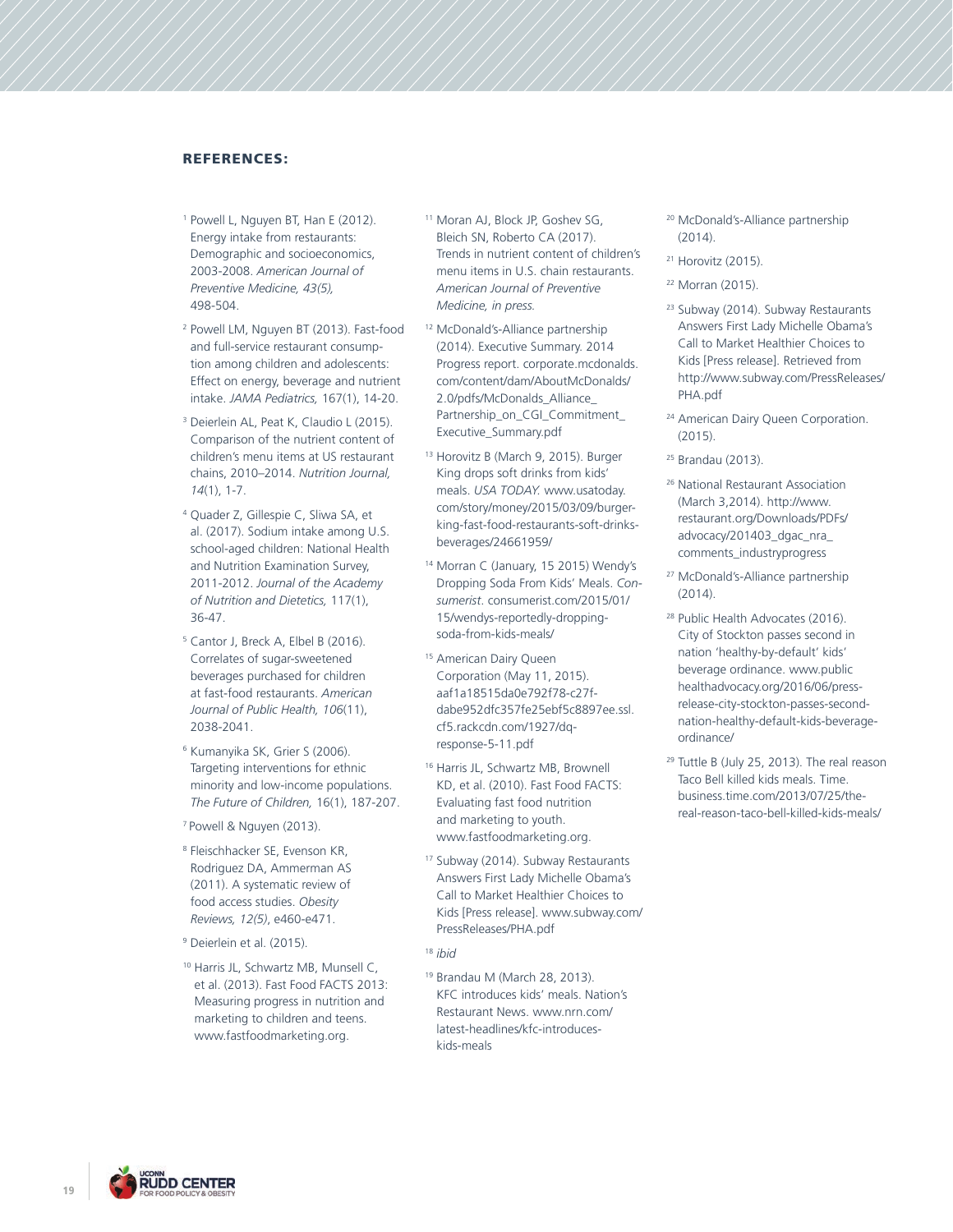## **Methods**

Utilizing the same methods as previous Rudd Center research on fast food kids' meals conducted in 2010 and 2013,<sup>1</sup> we measured changes over time for the four largest fast-food restaurants pledging to offer healthier drinks with their kids' meals: McDonald's, Burger King, Wendy's, and Subway. We supplemented these analyses with additional examinations of Dairy Queen and KFC, which also now offer healthier sides and/or beverages with their kids' meals.

## Kids' meal menu listings online

We identified all items available on kids' meals from the restaurants in our analysis as indicated on restaurant websites as of March to April 2016. All items were coded as a main dish, drink, side item, or other. Researchers also obtained nutrition information for each kids' meal item listed, including serving size (g), calories (kcal), fat (g), saturated fat (g), sugar (g), sodium (mg), fiber (g), and protein (g). Researchers called companies' customer service helplines when nutrition and/ or serving size was not provided online. One restaurant (Wendy's) did not provide serving size in grams, so researchers purchased kids' meal items at a local restaurant to determine serving size.

We designated all sugar-sweetened soda and other fountain drinks, diet soda, fried vegetables, and desserts as unhealthy options. We also identified side and drink items that restaurants designated as "healthier" choices, including water, plain and flavored milk, and fruits. However, it should be noted that not all nutrition professionals agree that some of these options -- such as 100% juice, flavored milk, and Capri Sun Roarin' Waters (which contains added sugar and a non-nutritive sweetener) -- are nutritious options for children. In addition, we used a nutrient profiling model (NPI score) to evaluate the nutrition of KFC's side items, which included a number of different non-fried vegetable options but that the restaurant did not specifically indicate were healthy options. A detailed analysis of the model and its advantages is available in the previous Rudd Center Fast Food FACTS report.<sup>2</sup> According to the model, foods with an NPI score of 64 or higher qualify as a healthy food and KFC side items with an NPI score of 64 or higher were designated as healthier options in this analysis.

## Menu boards and signs at individual restaurants and items offered with kids' meal orders

To evaluate the menu boards and signs at individual restaurants and the items offered with kids' meal orders, we conducted two analyses. We measured the number and proportion of healthier versus unhealthy drinks and sides featured with kids' meals on menu boards and signs in restaurants. We also conducted an audit of the drinks and sides offered by restaurant personnel when kids' meals were ordered. This analysis identified the proportion of kids' meal orders that received a healthy drink automatically, were offered at least one healthy option, or were not offered any healthy options. Healthy side offerings were assessed similarly. Outcomes were compared across restaurant chains and to 2013 outcomes for McDonald's, Burger King, Wendy's, and Subway.

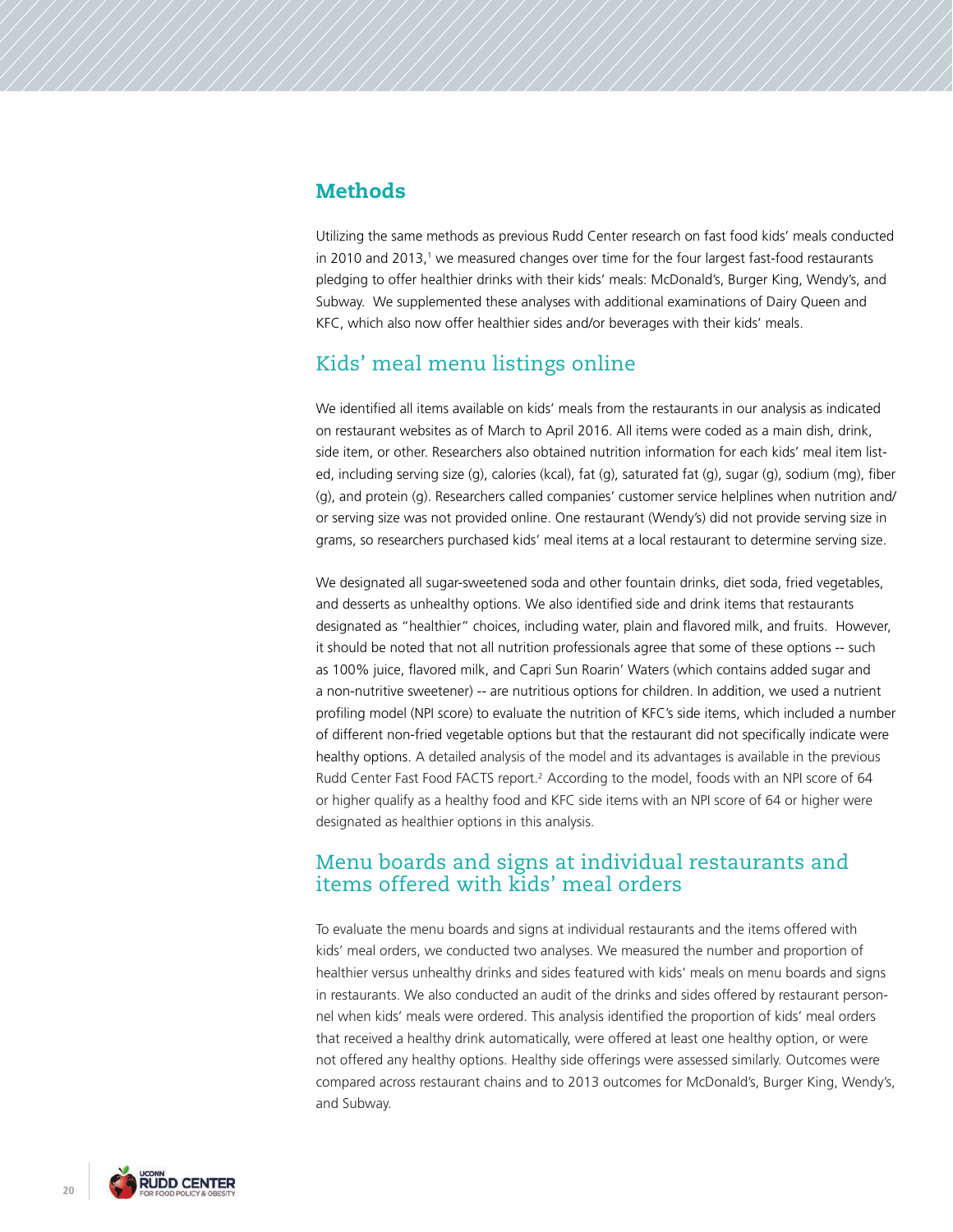We collected these data using two national market research firms specializing in this type of research. At McDonald's, Burger King, Wendy's, and Subway, we utilized Test Track, the same firm that conducted the research in 2010 and 2013. The firm maintains a nationwide network of trained, experienced field personnel in major metropolitan areas. To examine kids' meal marketing at KFC and Dairy Queen restaurants, we crowdsourced data collection through Field Agent, a firm specializing in retail research conducted through a nationwide network of smartphone users in major metropolitan areas. Users download the Field Agent app and are able to select projects based on their geographic location and ability to execute the task. Both firms maintain a comprehensive quality control program to ensure the collection of accurate data, which includes spot checking the original data and calculations, and restaurant rechecks when necessary.

As in 2010 and 2013, we evaluated kids' meal signs and menu boards in a representative sample of 400 fast-food restaurants in 20 markets across the United States, including 100 different locations for McDonald's, Burger King, Wendy's, and Subway. Data were collected from Monday through Friday during the week of April 25, 2016. Kids' meal order audits were conducted at one-half of the same restaurants (50 restaurants per chain). Kids' meal order audits were also conducted at 18 KFC and Dairy Queen locations each from July 1 to July 10, 2016.

### **Kids' meal menu boards and signs**

To identify healthy kids' meal drinks and sides featured on menu boards and signs inside the restaurant, field personnel received detailed field forms customized by restaurant that listed 20 kids' meal menu items, including all healthier drinks and sides, compiled from the restaurants' online menus. The form included space to write in any individual menu items that were not listed on the field form. Field personnel recorded all menu items listed on the kids' meal section of the menu board, all menu items pictured on the kids' meal section of the menu board, and all menu items pictured on signs inside or outside the restaurant that mentioned the kids' meal. Kids' meal menu signs were identified in three areas of the restaurant: 1) **ordering/counter area**, which included all areas in front of, around and behind the counter inside the restaurant, as well as all signs in direct view of customers standing in line; 2) **all other indoor areas**, which included all other areas inside the location other than the ordering/counter area; and 3) **outdoor areas**, which included the parking lot, main marquee sign, roof, ground and any signs posted in the restaurant windows facing the outside, but excluded the drive-thru area.

### **Audit of kids' meal orders**

Field personnel placed orders for a predetermined kids' meal without specifying a desired side or beverage. They followed a detailed script and used the same data collection methods and forms used in 2010 and 2013. Forms did not differ by restaurant, with the exception of the type of kids' meal ordered. Similar kids' meals were ordered at all restaurants: a hamburger kids' meal at McDonald's, Burger King, and Wendy's; a roast beef mini for kids at Subway; a chicken little kids' meal at KFC; and a cheeseburger kids' meal at Dairy Queen. If the employee asked whether the customer wanted a particular side(s) or drink(s) (e.g., "Would you like fries or onion rings

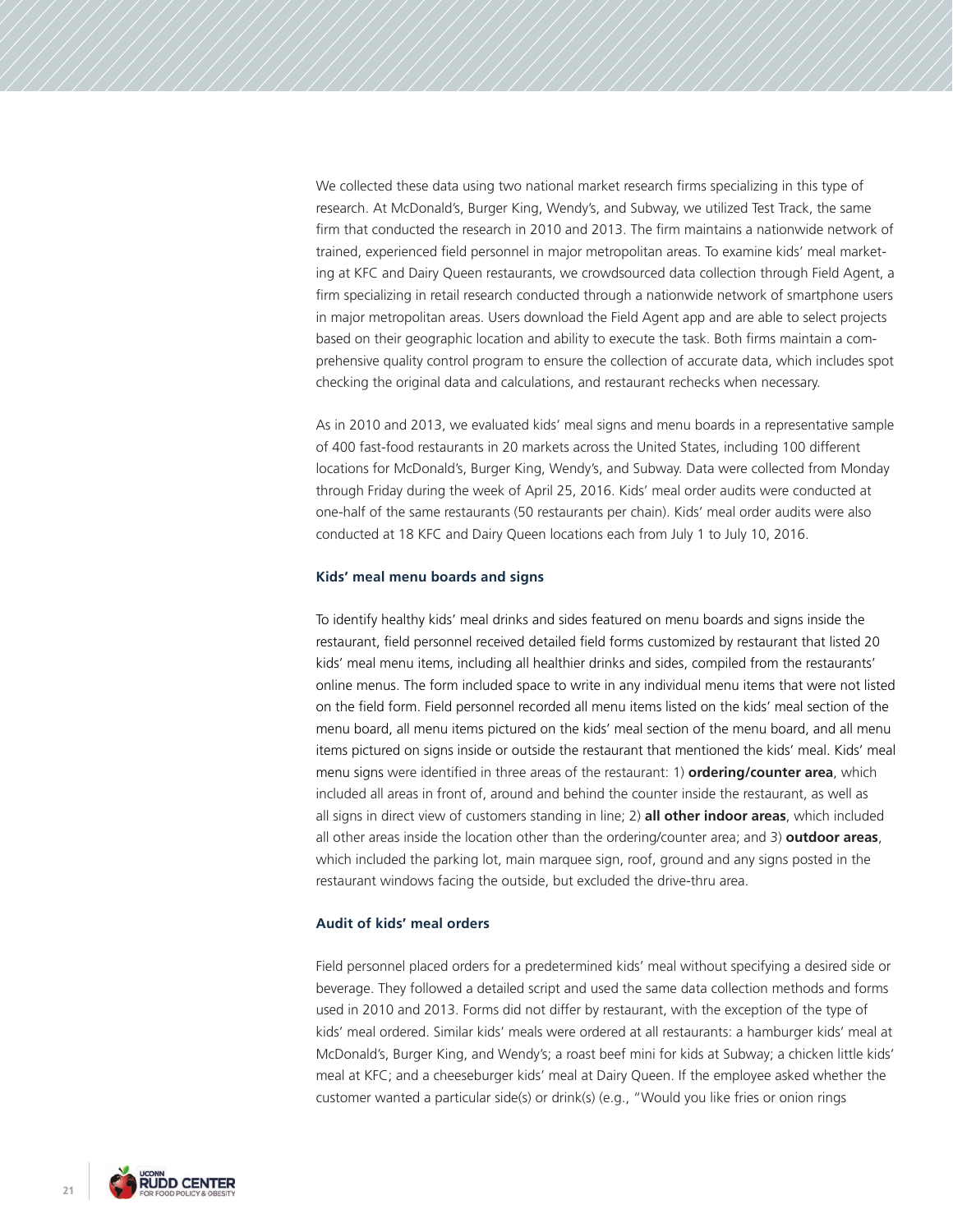with that?"), field personnel ordered the first side or beverage offered. If the employee asked an open-ended question about what side or beverage the shopper wanted, the field personnel asked, "What sides/drinks can I get?" and ordered the first side or beverage suggested. Field personnel also recorded if they were offered a dessert or other type of item.

Field personnel placed all orders at the counter inside the restaurant and did not identify the purpose of their orders. After the order was completed, they completed the field forms at a location outside the restaurant. Field personnel recorded whether the restaurant employee automatically included a specific side and/or drink with the meal without asking any further questions (i.e., the default item) or if the employee inquired about the side and drink desired. Researchers provided field personnel with information about the healthier side and drink options available at each restaurant; and field personnel recorded all healthy sides and drinks offered by the employee during the conversation. Field personnel also recorded the side and drink received.

# Data analysis

Chi-square tests with Bonferroni corrections were used to identify significant differences between menu items offered by year (2010, 2013, 2016) and by restaurant.

### REFERENCES:

1 Harris JL, Schwartz MB, Munsell C et al. (2013). Fast Food FACTS 2013: Measuring progress in nutrition and marketing to children and teens; Harris JL, Schwartz MB, Brownell KD et al. (2010). Fast Food FACTS: Evaluating fast food nutrition and marketing to youth. Available at www.fastfoodmarketing.org.

2 Rayner M, Scarborough P, Lobstein T (2013). The UK Ofcom Nutrient Profiling (NP) Model. In Harris JL, Schwartz MB, Munsell C et al. (2013). Fast Food FACTS 2013: Measuring progress in nutrition and marketing to children and teens (pp. 112-116). www.fastfoodmarketing.org.

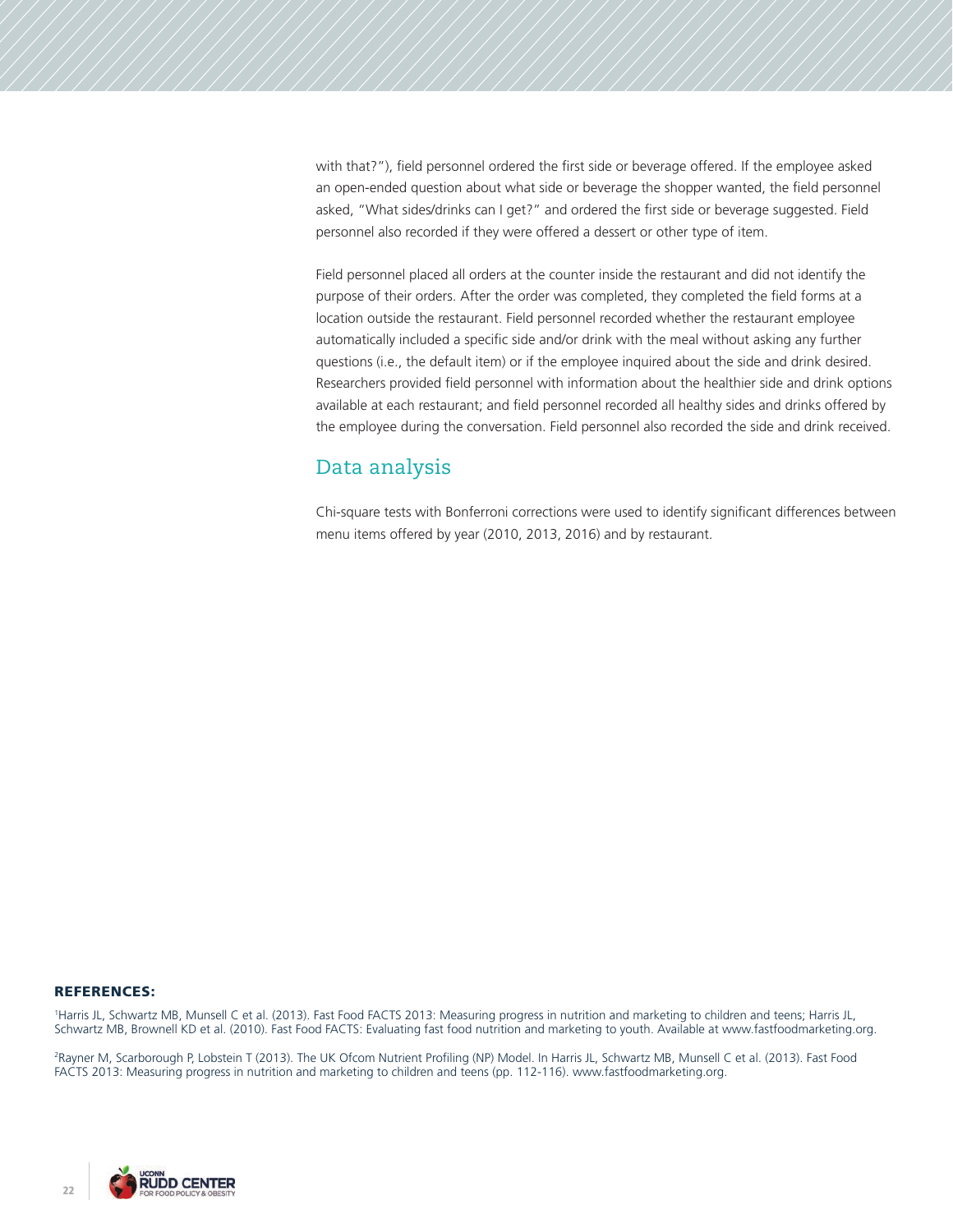|                                    | 2013            |                 | 2016             |                   |           |             |                                           |
|------------------------------------|-----------------|-----------------|------------------|-------------------|-----------|-------------|-------------------------------------------|
|                                    | <b>Calories</b> | <b>Calories</b> | Serving size (g) | Saturated fat (g) | Sugar (g) | Sodium (mg) | <b>Notes</b>                              |
| <b>McDonald's</b>                  |                 |                 |                  |                   |           |             |                                           |
| Minute Maid 100% apple juice       | 100             | 80              | 177              | $\overline{0}$    | 19        | 15          | Serving size decreased                    |
| Plain milk $-1%$                   | 100             | 100             | 236              | 1.5               | 12        | 125         |                                           |
| Chocolate milk - fat-free          | 130             | 130             | 236              | $\mathbf 0$       | 22        | 135         |                                           |
| Sugary fountain drink - child size | $70 - 135$      | N/A             | N/A              | N/A               | N/A       | N/A         | No longer listed with kids' meals         |
| Diet fountain drink - child size   | $\bf{0}$        | N/A             | N/A              | N/A               | N/A       | N/A         | No longer listed with kids' meals         |
| <b>Burger King</b>                 |                 |                 |                  |                   |           |             |                                           |
| Capri Sun Apple 100% juice         | N/A             | 80              | 177              | $\overline{0}$    | 20        | 25          | New item                                  |
| Plain milk - fat-free              | 90              | 90              | 236              | $\overline{0}$    | 12        | 125         |                                           |
| Chocolate milk $-1\%$              | 160             | 160             | 236              | 1.5               | 25        | 150         |                                           |
| Sugary fountain drink - kids       | 68 - 135        | N/A             | N/A              | N/A               | N/A       | N/A         | No longer listed with kids' meals         |
| Diet fountain beverage - kids      | $0 - 4$         | N/A             | N/A              | N/A               | N/A       | N/A         | No longer listed with kids' meals         |
| <b>Wendy's</b>                     |                 |                 |                  |                   |           |             |                                           |
| Plain milk - low-fat               | 100             | $90\,$          | 207              | 1.5               | 10        | 105         |                                           |
| Nestle Pure Life bottled water     | N/A             | $\bf{0}$        | 502              | $\mathbf 0$       | $\bf{0}$  | $\bf{0}$    | New item                                  |
| Chocolate milk - low-fat           | 140             | 150             | 207              | 1.5               | 23        | 170         |                                           |
| Honest Kids Super Fruit Punch      | N/A             | 35              | $177$            | $\overline{0}$    | 8         | 15          | New item                                  |
| Chocolate Frosty Jr.               | 200             | 200             | 128.7            | $\overline{3}$    | 27        | 90          | Frosty Jr. can be substituted for a drink |
| Vanilla Frosty Jr.                 | 190             | 190             | 131              | $\overline{3}$    | 27        | 95          | Frosty Jr. can be substituted for a drink |
| Diet fountain drink - child size   | $0 - 5$         | N/A             | N/A              | N/A               | N/A       | N/A         | No longer listed with kids' meals         |

## TABLE 1. NUTRITION OF DRINKS OFFERED ON KIDS' MEAL ONLINE MENUS

CONTINUES ON THE NEXT PAGE >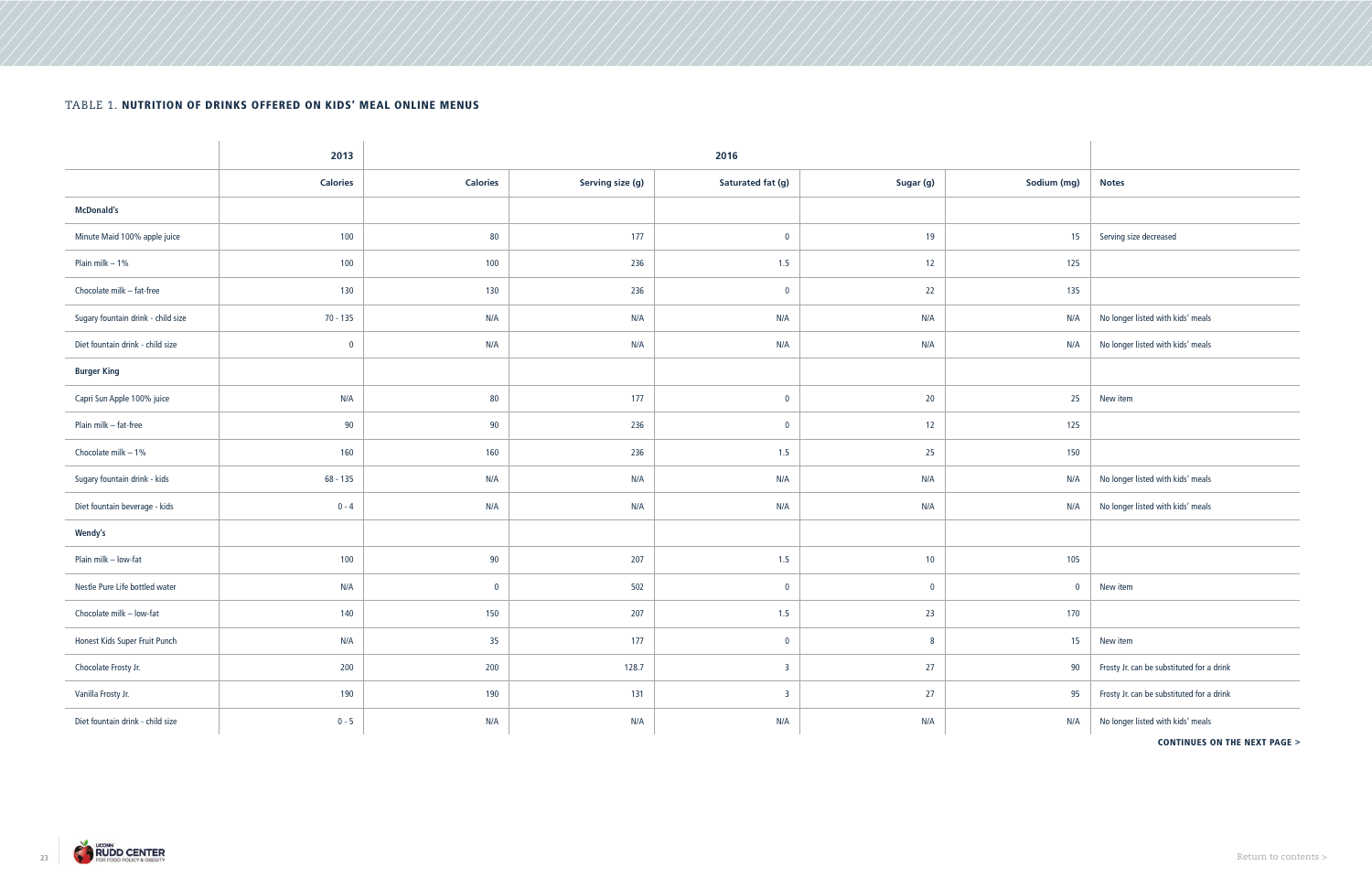|                                                        | 2013<br>2016    |                 |                  |                   |                |             |                                                                             |
|--------------------------------------------------------|-----------------|-----------------|------------------|-------------------|----------------|-------------|-----------------------------------------------------------------------------|
|                                                        | <b>Calories</b> | <b>Calories</b> | Serving size (g) | Saturated fat (g) | Sugar (g)      | Sodium (mg) | <b>Notes</b>                                                                |
| Sugary fountain drink - child size                     | $90 - 110$      | N/A             | N/A              | N/A               | N/A            | N/A         | No longer listed with kids' meals*                                          |
| Juicy Juice apple juice                                | 90              | N/A             | N/A              | N/A               | N/A            | N/A         | No longer available                                                         |
| Subway                                                 |                 |                 |                  |                   |                |             |                                                                             |
| Plain milk - low-fat                                   | 160             | 100             | 236              | 1.5               | 12             | 120         |                                                                             |
| 100% juice box                                         | 100             | N/A             | N/A              | N/A               | N/A            | N/A         | No longer listed with kids' meals                                           |
| Flavored milk (chocolate, strawberry) -<br>reduced-fat | 300             | N/A             | N/A              | N/A               | N/A            | N/A         | No longer listed with kids' meals                                           |
| <b>KFC</b>                                             |                 |                 |                  |                   |                |             |                                                                             |
| Plain milk $-1%$                                       | N/A             | 110             | 207              | 1.5               | 13             | 140         | New item                                                                    |
| Plain milk $-2%$                                       | 170             | 170             | 207              | $\overline{4}$    | 16             | 180         |                                                                             |
| Capri Sun Roarin' Waters Tropical Fruit                | 30              | $30\,$          | 177              | $\mathbf 0$       | $8\phantom{1}$ | 15          |                                                                             |
| Chocolate milk $-1\%$                                  | N/A             | 180             | 207              | 1.5               | 26             | 210         | New item                                                                    |
| Sugary fountain drink (16-oz)                          | 120 - 190       | N/A             | N/A              | N/A               | N/A            | N/A         | No longer listed with kids' meals                                           |
| Diet fountain drink (16-oz)                            | $\mathbf 0$     | N/A             | N/A              | N/A               | N/A            | N/A         | No longer listed with kids' meals                                           |
| <b>Dairy Queen</b>                                     |                 |                 |                  |                   |                |             |                                                                             |
| Plain milk - low-fat                                   | 110             | 110             | 246              | $\overline{3}$    | 12             | 115         | Nutrition information for whole milk is listed on the<br>restaurant website |
| Dasani bottled water                                   | N/A             | $\overline{0}$  | 231              | $\mathbf 0$       | $\mathbf{0}$   | $\mathbf 0$ | New item, Kids LiveWell menu                                                |
| Sugary fountain drink - small                          | 150-210         | N/A             | N/A              | N/A               | N/A            | N/A         | No longer listed with kids' meals                                           |
| Diet fountain drink - small                            | $\overline{0}$  | N/A             | N/A              | N/A               | N/A            | N/A         | No longer listed with kids' meals                                           |

## TABLE 1. NUTRITION OF DRINKS OFFERED ON KIDS' MEAL ONLINE MENUS (CONTINUED)

\*Note. Wendy's online kids' meal menu does not list fountain drinks as an option. However, Wendy's beverage menu lists a "Kids' Meal" size for its sugar-sweetened and diet soda fountain drinks.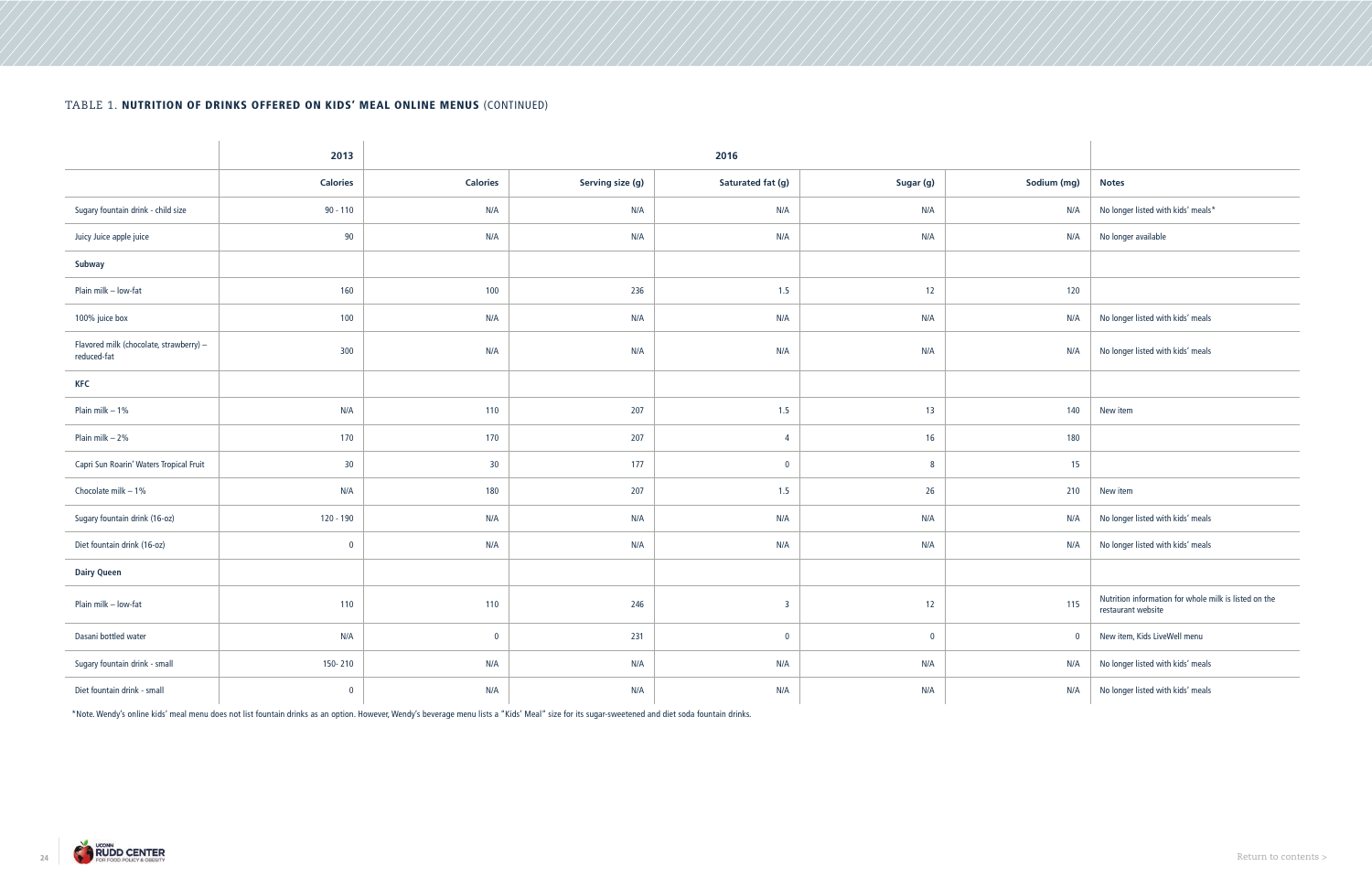## TABLE 2. NUTRITION OF SIDES AND OTHER ITEMS OFFERED ON KIDS' MEAL ONLINE MENUS

|                                       | 2013            |                 | 2016             |                   |                 |             |              |
|---------------------------------------|-----------------|-----------------|------------------|-------------------|-----------------|-------------|--------------|
|                                       | <b>Calories</b> | <b>Calories</b> | Serving size (g) | Saturated fat (g) | Sugar (g)       | Sodium (mg) | <b>Notes</b> |
| <b>McDonald's</b>                     |                 |                 |                  |                   |                 |             |              |
| Individual side items                 |                 |                 |                  |                   |                 |             |              |
| Apple slices                          | 15              | 15              | 34               | $\bf{0}$          | $\overline{3}$  | $\mathbf 0$ |              |
| Cuties                                | N/A             | 35              | 62               | $\bf{0}$          | 6               | $\bf{0}$    | New item     |
| Yoplait Go-Gurt (low-fat, strawberry) | N/A             | 50              | 64               | $\bf{0}$          | $6\phantom{.}6$ | 35          | New item     |
| Kids' fries                           | 100             | 110             | 38               | $\overline{1}$    | $\bf{0}$        | 80          |              |
| Small fries                           | 230             | 230             | 71               | 1.5               | $\bf{0}$        | 160         |              |
| Happy Meal                            |                 |                 |                  |                   |                 |             |              |
| Cuties and kids' fries                | N/A             | 145             | 100              | $\overline{1}$    | 6               | 80          | New option   |
| Yoplait Go-Gurt and kids' fries       | N/A             | 160             | 102              | $\overline{1}$    | $6\phantom{.}6$ | 115         | New option   |
| Apple slices and kids' fries          | 115             | 125             | 72               | $\overline{1}$    | $\overline{3}$  | 80          |              |
| Mighty Kids' Meal                     |                 |                 |                  |                   |                 |             |              |
| Apple slices and small fries          | 245             | 245             | 105              | 1.5               | $\overline{3}$  | 160         |              |
| Yoplait Go-Gurt and small fries       | N/A             | 280             | 135              | 1.5               | 6               | 195         | New option   |
| Cuties and small fries                | N/A             | 265             | 133              | 1.5               | 6               | 160         | New option   |
| <b>Burger King</b>                    |                 |                 |                  |                   |                 |             |              |
| Mott's natural applesauce             | N/A             | 50              | 111              | $\mathbf 0$       | 11              | $\mathbf 0$ | New item     |
| Chocolate chip cookie                 | N/A             | 160             | 38               | $\overline{4}$    | 15              | 125         | New item     |
| Soft-serve ice cream cone             | N/A             | 160             | 100              | 2.5               | 20              | 130         | New item     |

## CONTINUES ON THE NEXT PAGE >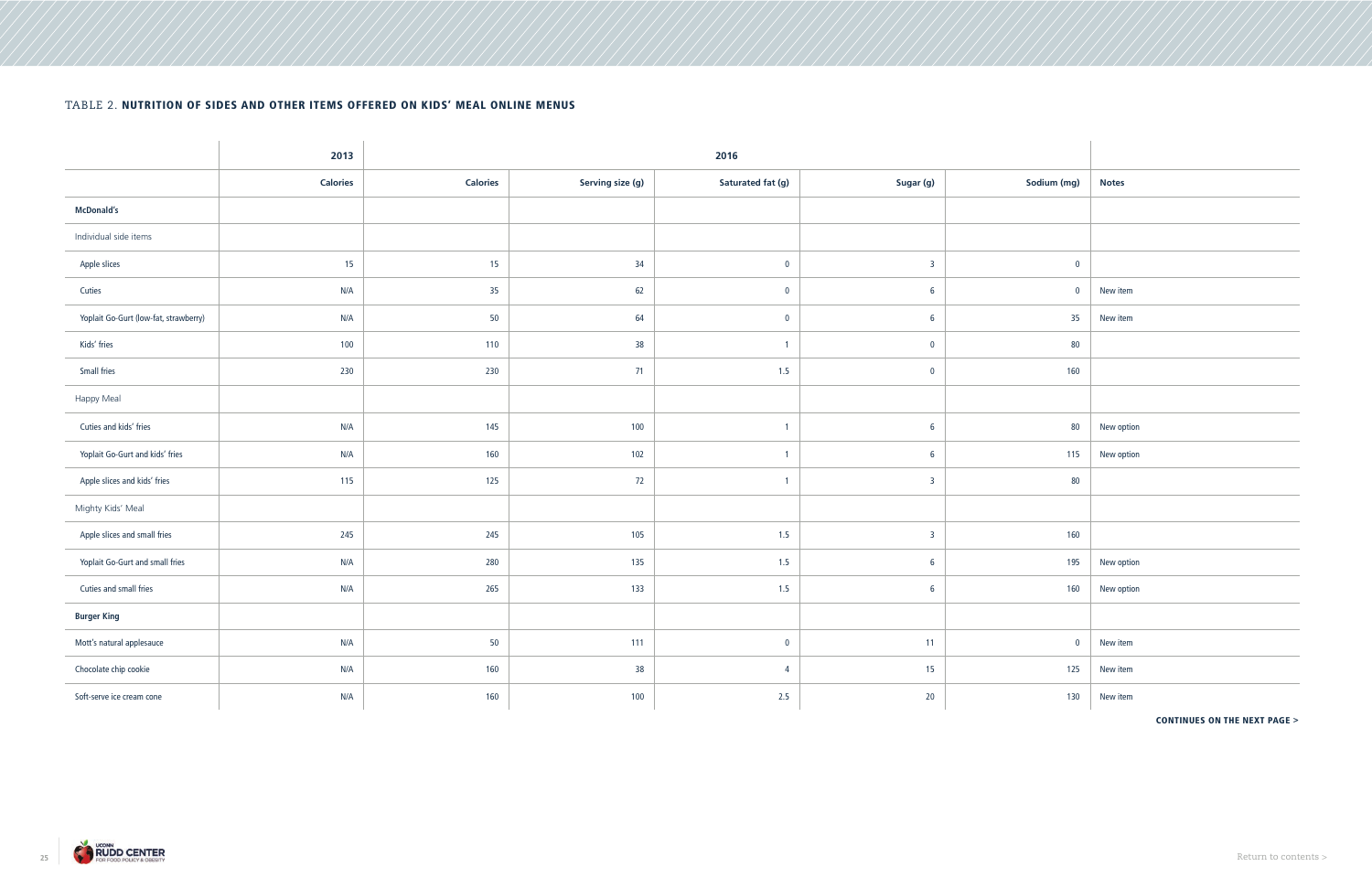## TABLE 2. NUTRITION OF SIDES AND OTHER ITEMS OFFERED ON KIDS' MEAL ONLINE MENUS (CONTINUED)

|                                   | 2013            |                 | 2016             |                   |                         |             |                                                |
|-----------------------------------|-----------------|-----------------|------------------|-------------------|-------------------------|-------------|------------------------------------------------|
|                                   | <b>Calories</b> | <b>Calories</b> | Serving size (g) | Saturated fat (g) | Sugar (g)               | Sodium (mg) | <b>Notes</b>                                   |
| Apple slices                      | 30              | N/A             | N/A              | N/A               | N/A                     | N/A         | No longer available                            |
| French fries - value              | 240             | N/A             | N/A              | N/A               | N/A                     | N/A         | No longer listed with kids' meals              |
| Wendy's                           |                 |                 |                  |                   |                         |             |                                                |
| Apple slices                      | 40              | 35              | 68               | $\mathbf 0$       | $\overline{7}$          | $\mathbf 0$ | Serving size decreased                         |
| Kids' fries (value fries in 2013) | 230             | 230             | 103.1            | $\overline{2}$    | $\bf{0}$                | 230         | Saturated fat and sodium decreased             |
| Subway                            |                 |                 |                  |                   |                         |             |                                                |
| Apple slices                      | 35              | 35              | 71               | $\bf{0}$          | $\overline{7}$          | $\bf{0}$    |                                                |
| <b>KFC</b>                        |                 |                 |                  |                   |                         |             |                                                |
| Sweet kernel corn                 | 100             | 110             | 115.8            | $\bf{0}$          | $\overline{4}$          | $\mathbf 0$ | Saturated fat decreased                        |
| Corn on the cob                   | 70              | 70              | 126.1            | $\mathbf 0$       | $\overline{\mathbf{3}}$ | $\mathbf 0$ | Protein and fiber decreased                    |
| <b>BBQ</b> baked beans            | 210             | 240             | N/A              | $\bf{0}$          | 18                      | 820         | Protein increased                              |
| Green beans                       | 25              | 25              | 110.8            | $\mathbf 0$       | 0.5                     | 260         |                                                |
| GoGo Squeez applesauce            | N/A             | 60              | 90               | $\mathbf 0$       | 12                      | $\mathbf 0$ | New item                                       |
| Cole slaw                         | 180             | 170             | 171.5            | $\overline{2}$    | 10                      | 180         | Sugar and calories decreased                   |
| Mashed potatoes without gravy     | 90              | 90              | 124.9            | $0.5\,$           | $\overline{0}$          | 320         |                                                |
| Mashed potatoes with gravy        | 120             | 120             | 142.4            | $\overline{1}$    | $\overline{0}$          | 500         | Saturated fat decreased                        |
| Macaroni and cheese               | 160             | 170             | 153.3            | 1.5               | $\overline{2}$          | 830         |                                                |
| Potato wedges                     | 290             | 270             | 139.8            | 1.5               | $\overline{0}$          | 700         | Sodium and calories decreased, fiber increased |
| Cornbread muffin                  | 210             | 210             | N/A              | 1.5               | 11                      | 240         | Fiber increased                                |

## CONTINUES ON THE NEXT PAGE >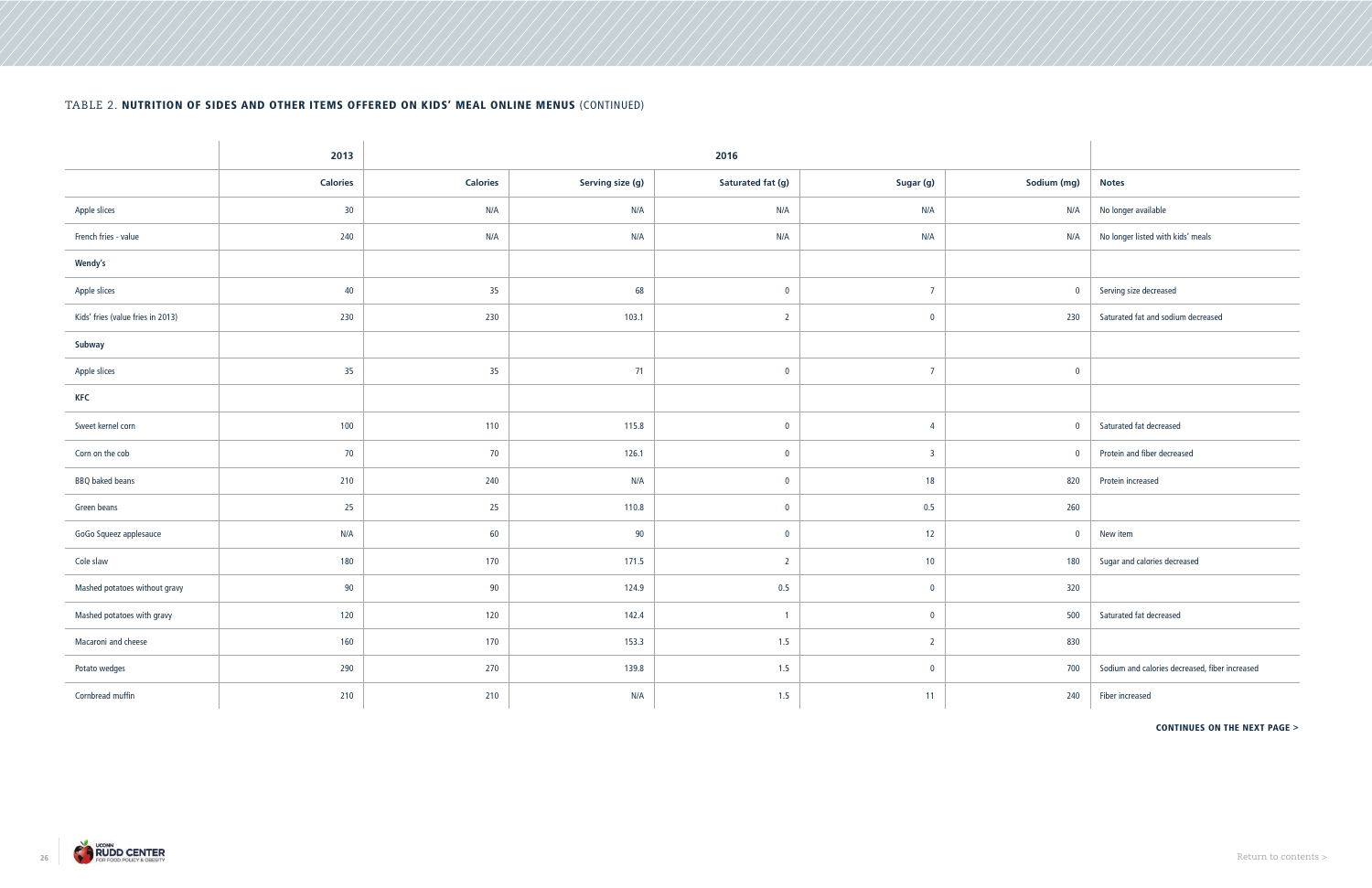## TABLE 2. NUTRITION OF SIDES AND OTHER ITEMS OFFERED ON KIDS' MEAL ONLINE MENUS (CONTINUED)

|                              | 2013            | 2016            |                  |                         |                |             |                                   |
|------------------------------|-----------------|-----------------|------------------|-------------------------|----------------|-------------|-----------------------------------|
|                              | <b>Calories</b> | <b>Calories</b> | Serving size (g) | Saturated fat (g)       | Sugar (g)      | Sodium (mg) | <b>Notes</b>                      |
| <b>Biscuit</b>               | 180             | 180             | 50.1             | $\overline{7}$          | $\overline{2}$ | 540         |                                   |
| Potato salad                 | 210             | N/A             | N/A              | N/A                     | N/A            | N/A         | No longer available               |
| Macaroni salad               | 190             | N/A             | N/A              | N/A                     | N/A            | N/A         | No longer available               |
| Sargento light string cheese | 50              | N/A             | N/A              | N/A                     | N/A            | N/A         | No longer available               |
| <b>Dairy Queen</b>           |                 |                 |                  |                         |                |             |                                   |
| Banana                       | 110             | 110             | 118              | $\mathbf 0$             | 14             | $\bf{0}$    | Kids LiveWell menu                |
| Applesauce                   | 90              | 80              | 113.4            | $\mathbf 0$             | 17             | $\bf{0}$    | Calories and sugar decreased      |
| Kids' fries                  | 190             | 250             | 99               | 1.5                     | $\bf{0}$       | 510         | Serving size increased            |
| Kids' vanilla cone           | 170             | 170             | 99.51            | $\overline{\mathbf{3}}$ | 18             | 65          |                                   |
| Kids' chocolate cone         | 180             | N/A             | N/A              | N/A                     | N/A            | N/A         | No longer listed with kids' meals |
| Kids' chocolate dipped cone  | 220             | N/A             | N/A              | N/A                     | N/A            | N/A         | No longer listed with kids' meals |
| DQ sandwich                  | 190             | N/A             | N/A              | N/A                     | N/A            | N/A         | No longer listed with kids' meals |
| Dilly bar (multiple flavors) | 190 - 240       | N/A             | N/A              | N/A                     | N/A            | N/A         | No longer listed with kids' meals |

\*Note. Burger King's online kids' meal menu does not list dessert items. However, its online pdf for nutrition information lists soft-serve ice cream cone and cookie under "Kids' Meal."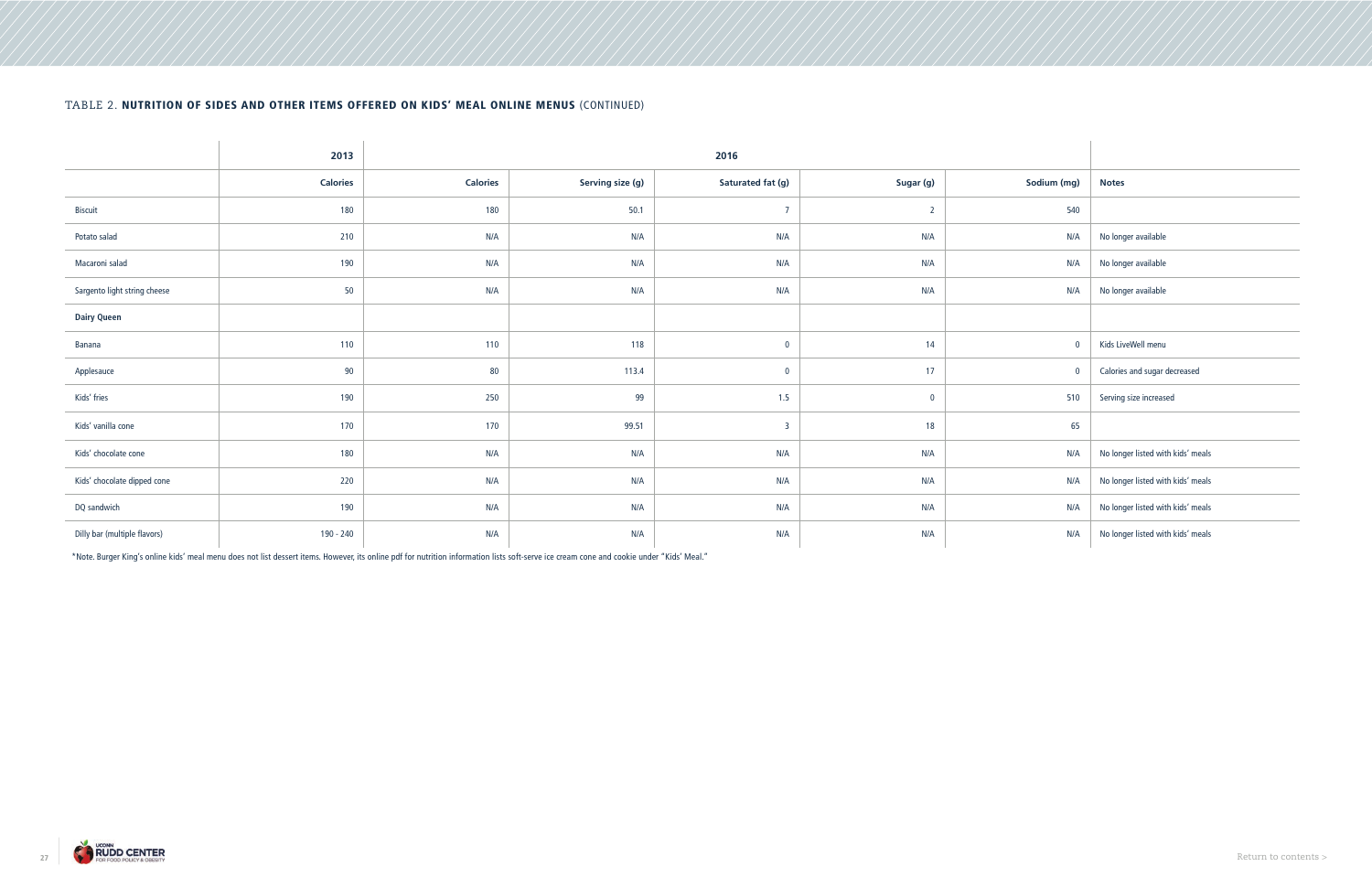## TABLE 3. DRINKS LISTED AND PICTURED ON KIDS' MEAL MENU BOARDS IN 2016

| Restaurant         | <b>Drink</b>                      | Listed on kids'<br>meal menu board<br>(% of restaurants sampled) | Pictured with kids' meal<br>(% of restaurants sampled) | Healthier kids' meal drink* | Item not listed on kids' meal<br>menu online* |
|--------------------|-----------------------------------|------------------------------------------------------------------|--------------------------------------------------------|-----------------------------|-----------------------------------------------|
| <b>McDonald's</b>  | Plain milk - low-fat              | 92%                                                              | 18%                                                    | $\mathsf X$                 |                                               |
|                    | Minute Maid Apple Juice           | 81%                                                              | 3%                                                     | $\mathsf X$                 |                                               |
|                    | Chocolate milk - fat-free         | 77%                                                              | $0\%$                                                  | $\mathsf X$                 |                                               |
|                    | Sugary fountain drinks            | 24%                                                              | 8%                                                     |                             | $\pmb{\mathsf{X}}$                            |
|                    | <b>Bottled water</b>              | 11%                                                              | 4%                                                     |                             | $\mathsf{X}$                                  |
|                    | Diet fountain drinks              | 8%                                                               | $1\%$                                                  |                             | $\pmb{\mathsf{X}}$                            |
| <b>Burger King</b> | Plain milk - fat-free             | 89%                                                              | 8%                                                     | $\mathsf X$                 |                                               |
|                    | Capri Sun Apple Juice             | 75%                                                              | 4%                                                     | $\mathsf X$                 |                                               |
|                    | Chocolate milk $-1\%$             | 74%                                                              | $0\%$                                                  | $\mathsf X$                 |                                               |
|                    | Sugary fountain drinks            | 22%                                                              | 8%                                                     |                             | $\pmb{\mathsf{X}}$                            |
|                    | Diet fountain drinks              | 8%                                                               | 5%                                                     |                             | $\pmb{\mathsf{X}}$                            |
|                    | <b>Bottled Water</b>              | 7%                                                               | 4%                                                     |                             | $\pmb{\mathsf{X}}$                            |
|                    | Orange juice                      | $1\%$                                                            | $0\%$                                                  |                             | $\pmb{\mathsf{X}}$                            |
| Wendy's            | Honest Kids Fruit Punch           | 85%                                                              | 48%                                                    | $\mathsf X$                 |                                               |
|                    | Plain milk - low-fat              | 84%                                                              | 6%                                                     | $\mathsf X$                 |                                               |
|                    | Chocolate milk - low-fat          | 78%                                                              | 2%                                                     | $\mathsf X$                 |                                               |
|                    | <b>Bottled water</b>              | 75%                                                              | $5\%$                                                  | $\mathsf X$                 |                                               |
|                    | Frosty Jr. (Chocolate, Vanilla)** | 36%                                                              | 9%                                                     |                             |                                               |
|                    | Sugary fountain drinks***         | 33%                                                              | 10%                                                    |                             | $\mathsf{X}% _{0}$                            |
|                    | Diet fountain drinks***           | 9%                                                               | 3%                                                     |                             | $\mathsf{X}% _{0}$                            |

\*Restaurants' online kids' meal menu **CONTINUES ON THE NEXT PAGE > CONTINUES ON THE NEXT PAGE >** 

\*\*Frosty Jr. can be substituted for a drink

\*\*\*Item is not pictured with kids' meal online but is listed as a kids' meal item in the online nutrition tables.

**Contract Contract** 

**Contract Contract Contract Contract** 

**Contract Contract** 

and the control of **Contract Contract** 

**Contract Contract**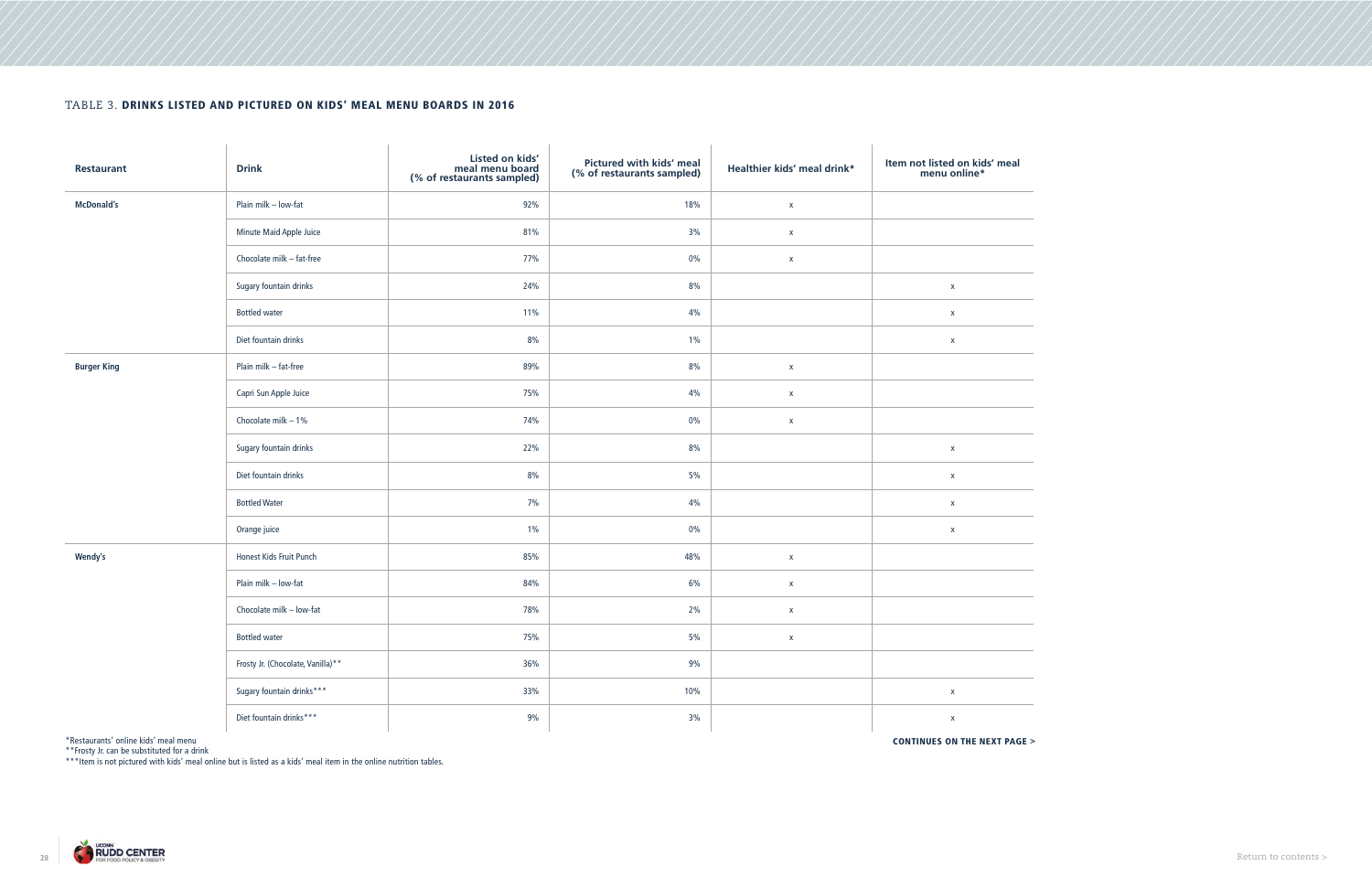## TABLE 3. DRINKS LISTED AND PICTURED ON KIDS' MEAL MENU BOARDS IN 2016 (CONTINUED)

| Restaurant | <b>Drink</b>             | Listed on kids'<br>meal menu board<br>(% of restaurants sampled) | Pictured with kids' meal<br>(% of restaurants sampled) | Healthier kids' meal drink* | Item not listed on kids' meal<br>menu online* |
|------------|--------------------------|------------------------------------------------------------------|--------------------------------------------------------|-----------------------------|-----------------------------------------------|
| Subway     | Plain milk - low-fat     | 75%                                                              | 36%                                                    | X                           |                                               |
|            | 100% juice box           | 48%                                                              | 3%                                                     |                             | $\mathsf{X}$                                  |
|            | Chocolate milk - low-fat | 34%                                                              | 2%                                                     |                             | X                                             |
|            | Sugary fountain drinks   | 23%                                                              | 9%                                                     |                             | X                                             |
|            | Diet fountain drinks     | 13%                                                              | 4%                                                     |                             | $\boldsymbol{\mathsf{x}}$                     |
|            | <b>Bottled water</b>     | 12%                                                              | 2%                                                     |                             | X                                             |
|            | Other bottled drinks     | 3%                                                               | 3%                                                     |                             | $\mathsf{X}$                                  |

\*Restaurants' online kids' meal menu

**Contract Contract** 

29 Return to contents  $>$  Return to contents  $>$